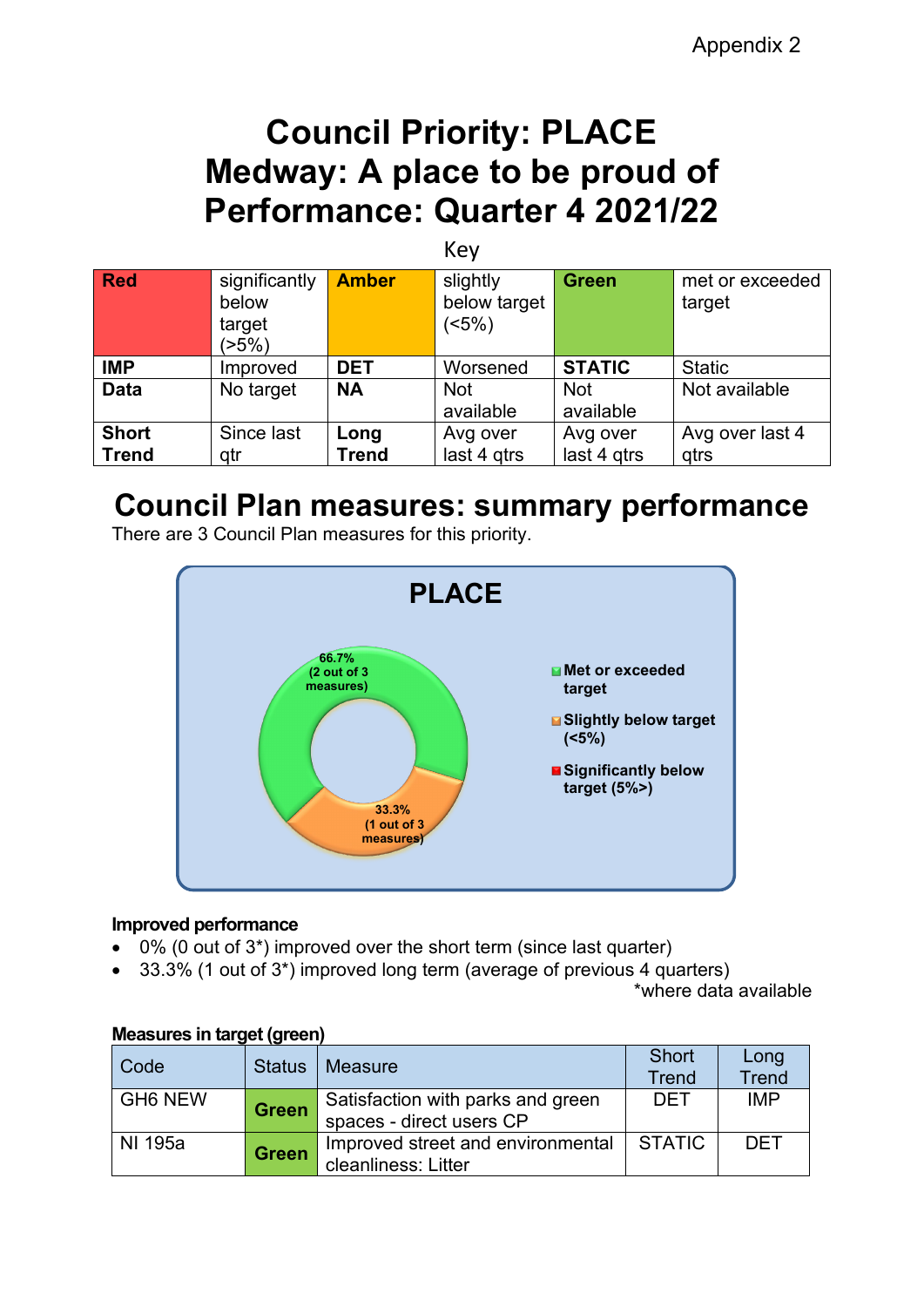### **Measures slightly below target (amber)**

| Code              | <b>Status</b> | Measure                                                               | Short<br>Trend | Long<br>Trend |
|-------------------|---------------|-----------------------------------------------------------------------|----------------|---------------|
| W <sub>6</sub> CP | <b>Amber</b>  | Satisfaction with refuse collection -<br><b>Citizens Panel result</b> | DET            | DET           |

# **Strategic Risks**

The quarter 4 21/22 strategic risk register is attached at Appendix 5. The register shows all strategic risks together with mitigation in place to minimise impact and likelihood. The risks pertaining solely to this council priority are shown below (full details in Appendix 5).

| <b>Reference</b> | <b>Risk</b><br><b>Registe</b><br>r Page<br>(app 5) | <b>Risk</b>       | <b>Owner</b>                                              | <b>Current</b><br>residual<br>risk<br>score | likelihood<br>- Impact              |
|------------------|----------------------------------------------------|-------------------|-----------------------------------------------------------|---------------------------------------------|-------------------------------------|
| <b>SR47</b>      | 78                                                 | Climate<br>Change | Assista<br>nt<br>Directo<br>Frontli<br>ne<br>Servic<br>es | All                                         | $L - \text{very high}$<br>$-$ major |

The following risks pertain to all priorities:

| <b>Reference</b> | <b>Risk</b><br><b>Registe</b><br>r Page<br><u>(app 5)</u> | <b>Risk</b>                                         | <b>Owner</b>                                                                                 | <b>Current</b><br>residual<br>risk<br>score | Likelihood<br>I-Impact                 |
|------------------|-----------------------------------------------------------|-----------------------------------------------------|----------------------------------------------------------------------------------------------|---------------------------------------------|----------------------------------------|
| SR03B            | 4                                                         | <b>Finances</b>                                     | Chief<br>Operatin<br>g Officer                                                               | Al                                          | $L - \text{very high}$<br>catastrophic |
| <b>SR46</b>      | 9                                                         | Medway's<br>Economic<br>Recovery<br>from<br>Covid19 | Assistan<br><b>Director</b><br>Regener<br>ation                                              | BII                                         | $L - high$<br>$I - major$              |
| <b>SR32</b>      | 39                                                        | Data and<br>information                             | <b>Director</b><br>of<br>People,<br>Assistan<br><b>Director</b><br>Legal &<br>Governa<br>nce | CII                                         | $L$ – significant<br>I – major         |
| <b>SR36</b>      | 46                                                        | Alternative<br>service                              | Assistant<br><b>Director</b>                                                                 | <b>BIII</b>                                 | $L - high$<br>l – moderate             |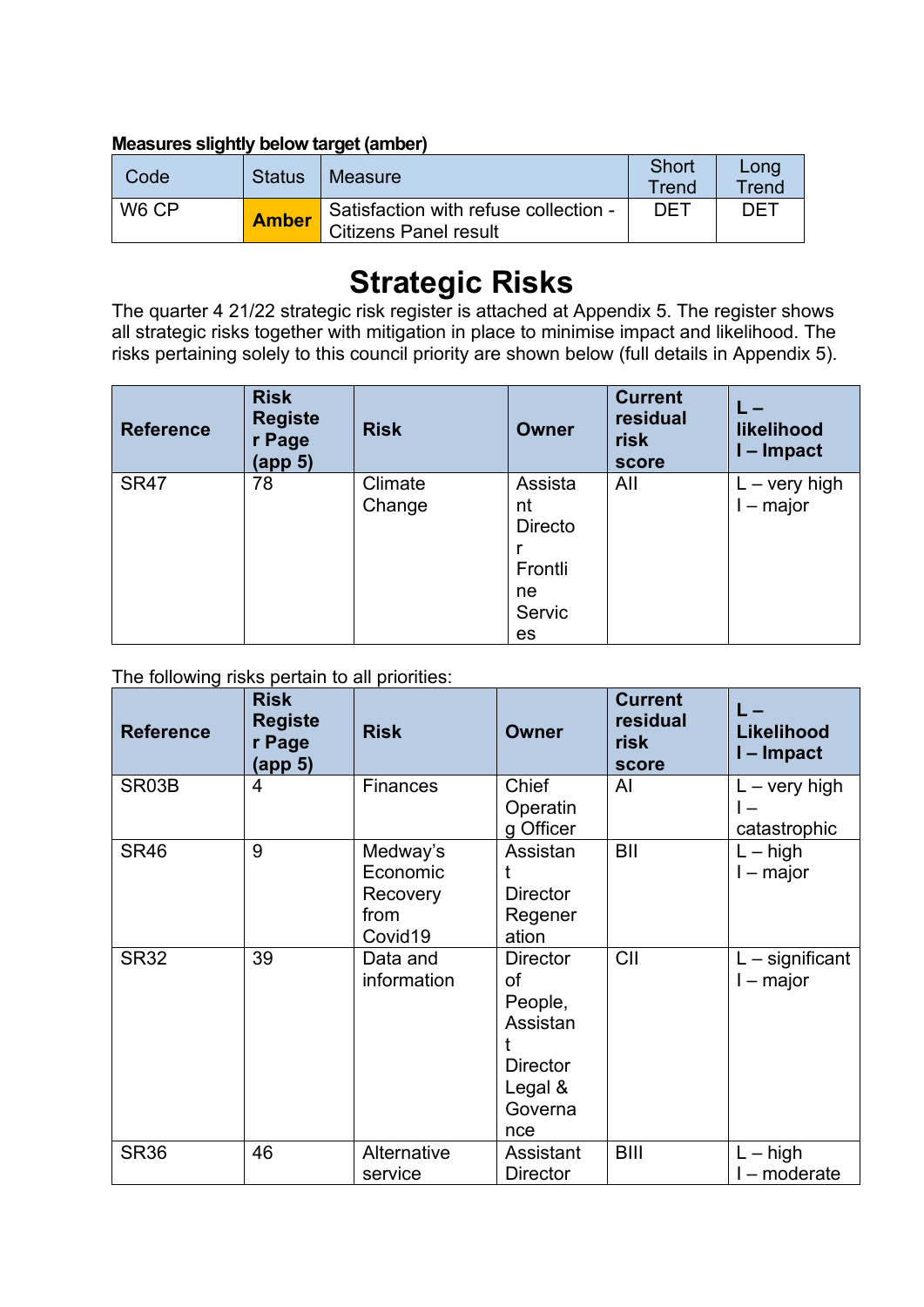| <b>Reference</b> | <b>Risk</b><br><b>Registe</b><br>r Page<br>(app 5) | <b>Risk</b>                                                   | <b>Owner</b>                                                                               | <b>Current</b><br>residual<br>risk<br>score | Likelihood<br>l – Impact       |  |  |  |
|------------------|----------------------------------------------------|---------------------------------------------------------------|--------------------------------------------------------------------------------------------|---------------------------------------------|--------------------------------|--|--|--|
|                  |                                                    | delivery<br>models                                            | Regenerati<br>on,<br>Chief<br>Operating<br>Officer                                         |                                             |                                |  |  |  |
| <b>SR37</b>      | 52                                                 | Cyber<br>Security                                             | Chief<br>Operatin<br>g Officer                                                             | AI                                          | $L$ -very high<br>catastrophic |  |  |  |
| <b>SR02</b>      | 65                                                 | <b>Business</b><br>continuity<br>and<br>emergency<br>planning | Director of<br>Place and<br>Deputy<br>Chief<br>Executive,<br>Chief<br>Operating<br>Officer | DII                                         | $L - low$<br>$I - major$       |  |  |  |
| <b>SR49</b>      | 81                                                 | Income<br><b>Reduction</b><br>due to<br>Covid19               | Chief<br>Operating<br>Officer                                                              | CII                                         | L-significant<br>$-$ major     |  |  |  |

## **Council Plan Outcome: A clean and green environment**

## **Programme: Enhancing the public realm, street scene, parks and green spaces**

**Council Plan measures**

| <b>GH6 NEW</b>            |        | Satisfaction with parks and green spaces - direct<br>users CP |               |          |                |                      |  |  |  |  |  |  |  |
|---------------------------|--------|---------------------------------------------------------------|---------------|----------|----------------|----------------------|--|--|--|--|--|--|--|
| Quarter                   | Target | Value                                                         | <b>Status</b> | Aim to   | Short<br>Trend | Long<br><b>Trend</b> |  |  |  |  |  |  |  |
| Q4<br>2021/22             | 75%    | 81.6%                                                         | <b>Green</b>  | Maximise | <b>DET</b>     | <b>IMP</b>           |  |  |  |  |  |  |  |
| Q <sub>3</sub><br>2021/22 | 75%    | 86.4%                                                         | <b>Green</b>  | Maximise | <b>IMP</b>     | <b>IMP</b>           |  |  |  |  |  |  |  |

### **Comments**

Satisfaction amongst users of parks and open spaces was 81.6% in Q4, a decrease on the figure  $(86.4\%)$  seen in Q3.

More users were neutral about the service – 14.0% of respondents (up from 9.3% in Q3) – than dissatisfied, 4.4% (up from 3.6% in Q3).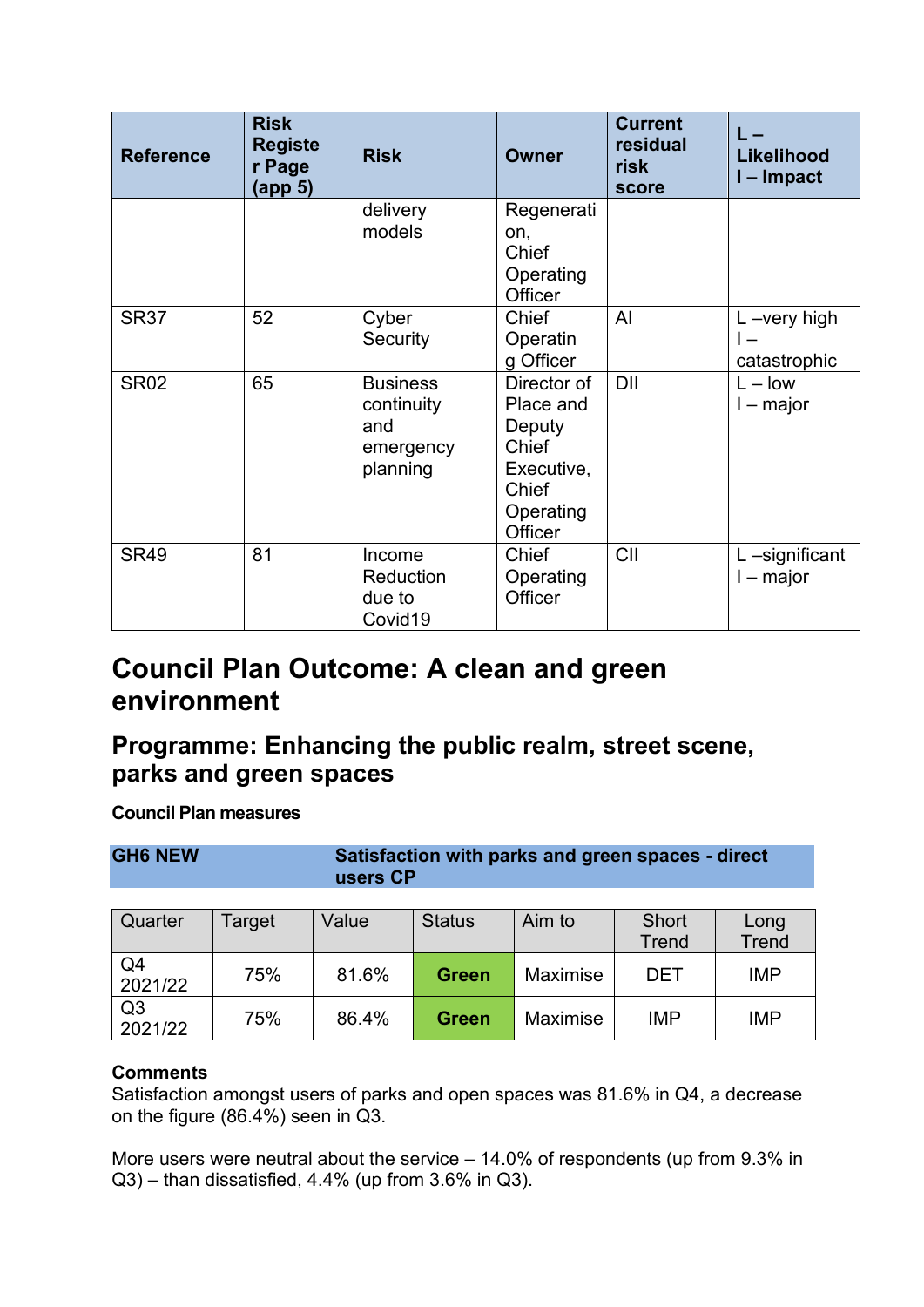These results are based on the 136 users of parks and open spaces from the 198 respondents to the Q4 Citizens' Panel, giving a margin of error of +/-8.4%, meaning the change in satisfaction is not statistically significant.

### **Actions**

There are various projects in the Greenspace Development financial year (FY) 2021- 22 programme including:

- Section 106 play improvements and new footpath at Cliffe Woods completed November 2021.
- Section 106 play improvements at Perry Street & Chalk Pit Open Space completed July 2021.
- Priority Play Capital Programme refurbishment at seven play areas in FY21/22 consisting of Crestway, Iona Walk, Whimbrel Walk, Low Meadow, Hamilton Road, Lamplighters Close and Borstal Recreation Ground. A tender was awarded in late October 2021. Residents, schools and ward councillors engaged at play areas with complete refurbishments. Works started on site on 14th March and are expected to be complete end of May 2022. Lamplighters Close, Borstal Recreation Ground and Low Meadow now complete.
- Town Hall Gardens (Section 106) improvements pre-application advice is in progress with the Planning team. This will inform what improvements can take place at the site. Consultation took place in January 2022 and the team are working with Local Arches on further engagement with the local community.
- Cockham Community Parkland (Housing Infrastructure Fund (HIF)) approved at planning committee in July 2021. Construction timescales under review and will be updated next quarter.
- Berengrave Nature Reserve (Section 106 (s106) improvements) step/access improvements completed March 2021. New entrance/interpretation signs installed November 2021. Consultation regarding further access improvements in May 2022. Works anticipated autumn 2022.
- Park Welcome Signs designs complete and installation due April 2022.
- Other improvement projects this financial year at various stages including Northcote Recreation Ground (new benches and bollards), Rede Common (working with Friends group on prioritising improvements), The Vines (footpath refurbishment), Cherry Trees (consultation on improvements to play area and access), Great Lines Heritage Park (footpath refurbishment) and lighting at Victoria Gardens (Safer Streets 3 funding).

### **Green Flag Award:**

- Judging/mystery shop visits completed at all eight sites and announcement of awards was in October 2021. All eight sites were successful in retaining their awards.
- Sites which would have had a full judging visit this year: The Vines, Hillyfields, Gillingham Park, Riverside Country Park and Capstone Country Park were allocated to a judge and we received a review/written report of the management plan and a mystery shop visit and report following their visit (May - July 2021). Mystery Shop sites: Broomhill, Great Lines and Ranscombe Farm. Judges visited these sites in July - September 2021.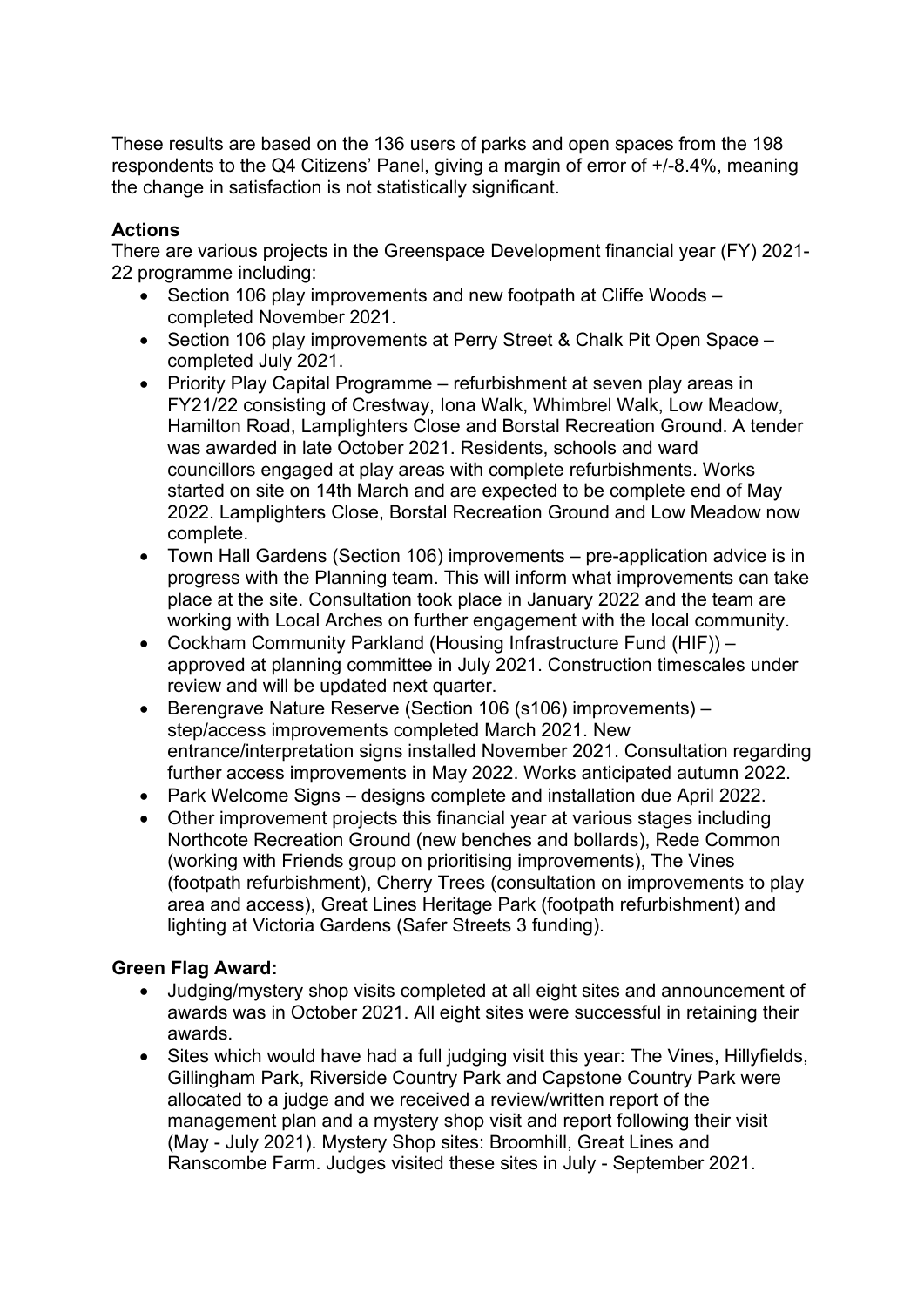- Great Lines 'Fields of Fire' applied for a Green Heritage Award for the first time this year and this has been successful. This is in addition to the Green Flag Award and recognises the site's heritage significance.
- Management Plans have been reviewed with the Medway Norse ranger team and updated in January for Capstone and Riverside Country Parks.
- Various improvements completed as part of the action plans for all sites.
- Various events have taken place in the five urban parks including wildlife days, bat walks, litter picks etc. (Covid19 compliant).
- 2022 applications were submitted in late January 2022. Now preparing for summer 2022 judging and mystery shop visits.

**NI 195a Improved street and environmental cleanliness: Litter**

| 111 I JULI     | MINIOVCU ƏLICCL QIND CITVILOMICILLAR CICQIMILCƏƏ, ENLCI |        |               |                 |               |              |  |  |  |  |  |
|----------------|---------------------------------------------------------|--------|---------------|-----------------|---------------|--------------|--|--|--|--|--|
|                |                                                         |        |               |                 |               |              |  |  |  |  |  |
| Quarter        | Target                                                  | Value  | <b>Status</b> | Aim to          | Short         | Long         |  |  |  |  |  |
|                |                                                         |        |               |                 | <b>Trend</b>  | <b>Trend</b> |  |  |  |  |  |
| Q4             | 96.00%                                                  | 97.00% | <b>Green</b>  | Maximise        | <b>STATIC</b> | <b>DET</b>   |  |  |  |  |  |
| 2021/22        |                                                         |        |               |                 |               |              |  |  |  |  |  |
| Q <sub>3</sub> | 96.00%                                                  | 97.00% | <b>Green</b>  | <b>Maximise</b> | <b>IMP</b>    | <b>DET</b>   |  |  |  |  |  |
| 2021/22        |                                                         |        |               |                 |               |              |  |  |  |  |  |

### **Comments**

Medway is split into 22 wards which are inspected yearly with a total of 1,200 sites being inspected (100 sites x 12 months = 1200 sites per year). Sites are different land classes: Main Retail and Commercial; Local Shopping areas; Residential streets; Main Roads; Waste Bins (litter, canine and combined); Rural Roads; Alleyways; Footbridge, and subways.

During Q4, 97% of streets surveyed were free from litter at the time of the inspections. This is due to a robust contract monitoring programme and a high standard of cleanse being achieved by Medway Norse.

A visual inspection of 50 metres is reviewed for the amount of litter present and graded. This is a transect.  $A - B$  grades are acceptable for litter, and  $C - D$  are unacceptable. The number of sites that are at an acceptable standard at the time of inspection (grade A- B) are then reported as an overall percentage of good standard sites. For example, 97 sites at grade A-B / 100 x 100 = 97% of areas inspected were at an acceptable standard for litter.

#### **Actions**

During Quarter 4, two cases were prosecuted at Court with the outcome of not guilty and a custodial sentence. During the quarter, the teams conducted one joint police operation where 10 vehicles were stopped and searched; seven were compliant and three producer notices were served requesting information.

Enforcement action:

• 24 Community Protection warnings have been issued. These warnings are a quick and effective way to deal with anti-social behaviour (ASB) and have been issued to address offences ranging from refuse and waste issues to car repairs and burning of waste.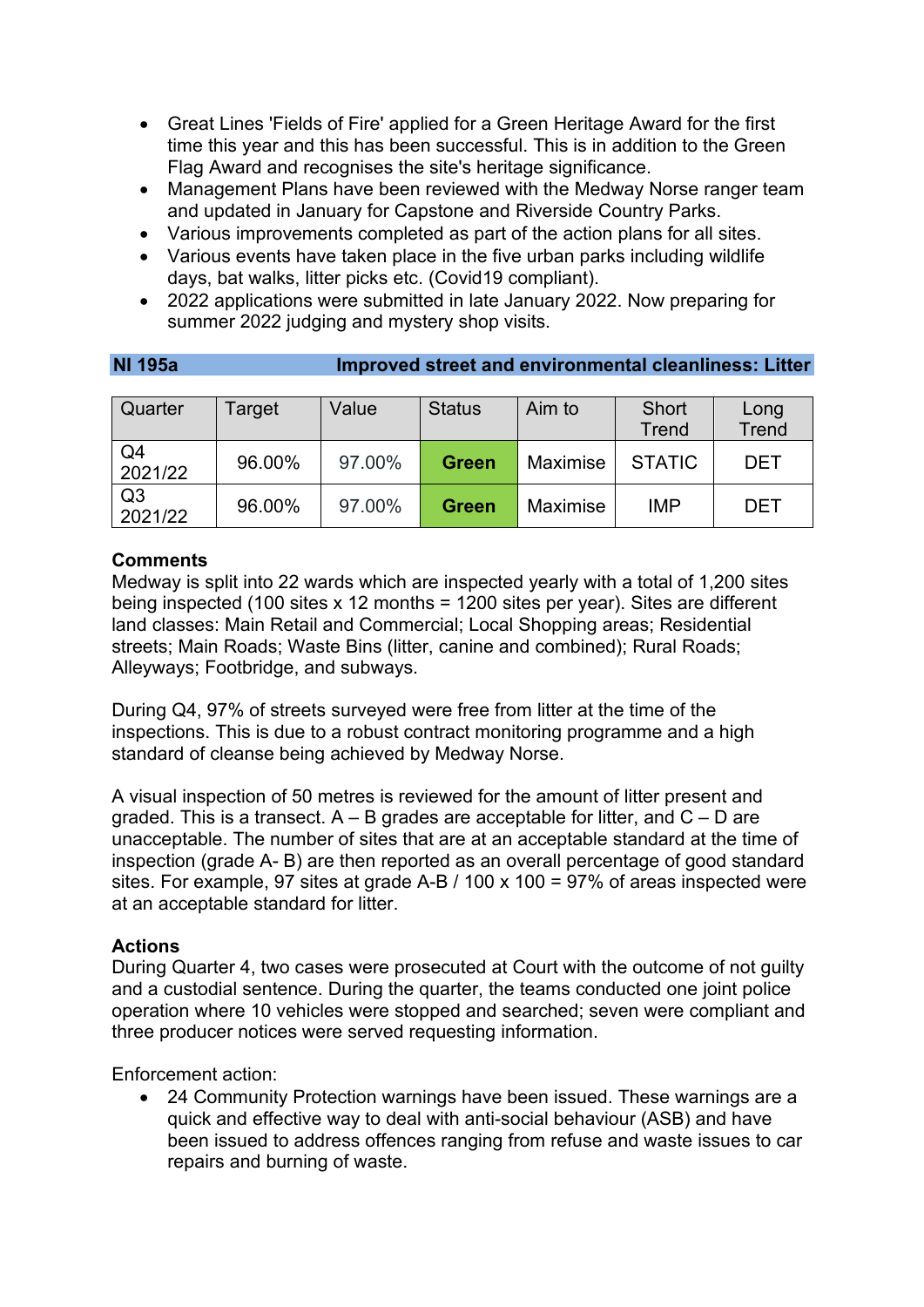- 27 notices were issued under S108 Environment Act 1995, requiring information to assist with fly-tipping investigations.
- 32 notices were issued under S34 Environmental Protection Act 1990 requiring businesses to account for how they dispose of their trade waste.
- 0 notices were issued under s215 Town & Country Planning Act requiring works to be undertaken by the owners of land that was deemed to be a detriment to the local amenity.
- 12 fixed penalty notices were issued internally by the Enforcement team: two for littering, two for fly-tipping, one for householder duty of care, and seven for failing to provide waste documents.
- Total income received from fixed penalty notices (FPNs) during the quarter totalled £1,480.

District Enforcement Litter FPN contract – During this reporting period the Enforcement team issued 984 FPNs. Thus far, 717 FPNs have been paid during Q4. The total income since April 2021 is currently £140,349.

The Enforcement team have carried out 133 investigations into untidy land.

Street Scene Enforcement figures are estimated and maybe subject to change. Street Scene Enforcement dealt with a total of 177 deposits on the public highway. All were removed within one working day. Evidence was retrieved in 36 cases and was referred to Environmental Enforcement Officers for further investigation. A further 40 pieces of evidence were recovered relating to issues such as trade waste and refuse related issues.

The team also attended to other reports that did not require action including 51 flytips on private land, 134 that had gone on inspection and a further 120 duplicate reports, 380 Proactive Removals (meaning that officers removed this waste before members of the public reported the incidents).

The team has entered into a service level agreement (SLA) for the removal of flytipping from the Housing Revenue Account (HRA) estate. This quarter, the team has dealt with 84 requests for removal. Officers also carry out some of this work proactively, all of which was completed within one working day. This arrangement provides an annual income of £27,000. The total tonnage removed this quarter is approximately 4te.

| W6 CP | <b>Satisfaction with refuse collection - Citizens Panel</b> |
|-------|-------------------------------------------------------------|
|       | result                                                      |

| Quarter                   | Target | Value | <b>Status</b> | Aim to          | <b>Short</b><br><b>Trend</b> | Long<br><b>Trend</b> |  |  |
|---------------------------|--------|-------|---------------|-----------------|------------------------------|----------------------|--|--|
| Q4<br>2021/22             | 85%    | 84.8% | <b>Amber</b>  | <b>Maximise</b> | DET                          | DET                  |  |  |
| Q <sub>3</sub><br>2021/22 | 85%    | 88.6% | <b>Green</b>  | <b>Maximise</b> | <b>STATIC</b>                | DET                  |  |  |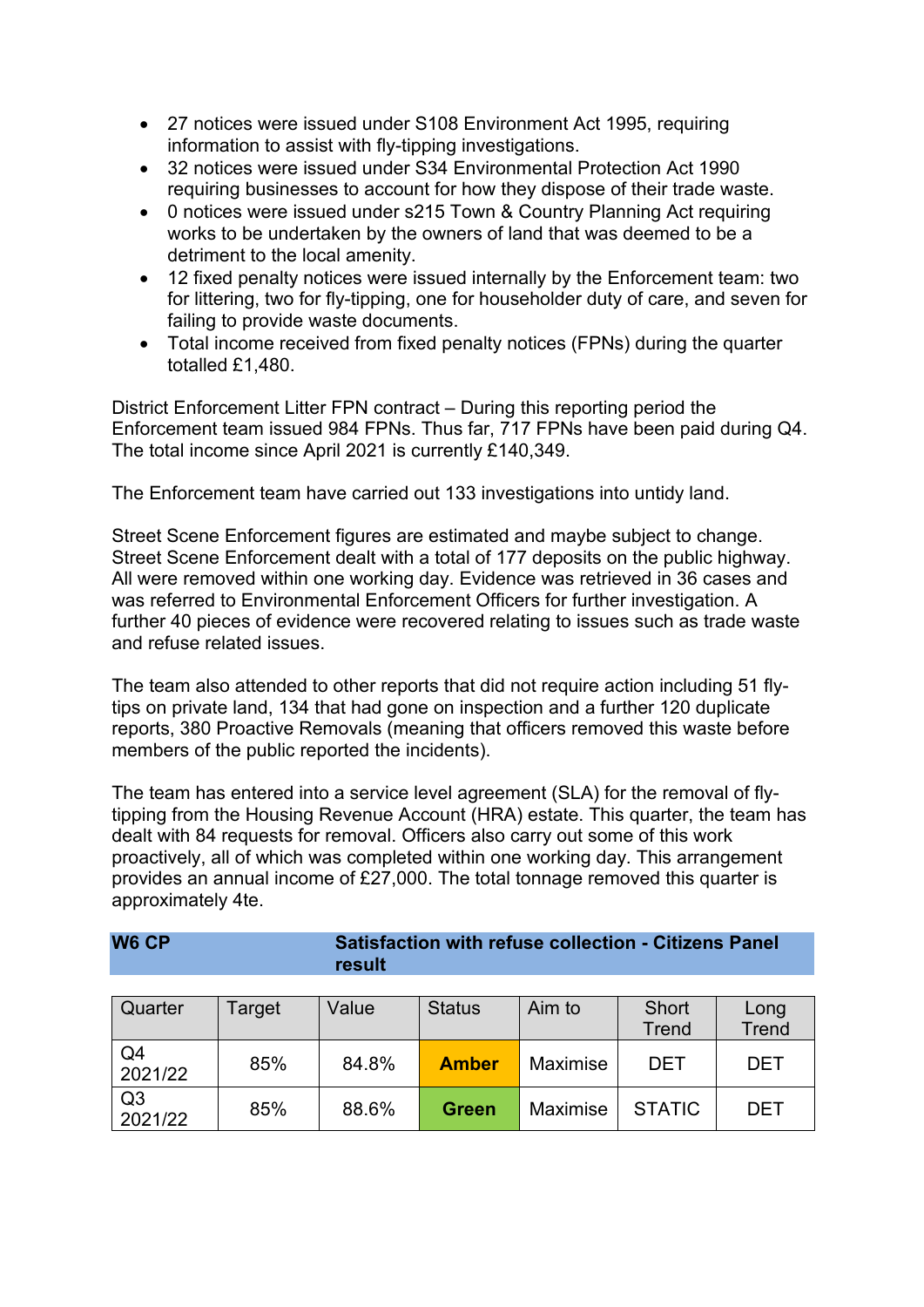### **Council Plan Projects**

#### **Deliver Future High Streets Funds submissions**

The High Streets Heritage Action Zone bid aims has four main aims:

- To re-use and revitalise heritage buildings.
- To create and deliver a heritage engagement programme.
- To identify and deliver accessibility and safety solutions to the highway.
- To create a development framework to protect the area's character whilst promoting growth.

On 26 December 2020 the government awarded Medway Council £9.5m Future High Street Fund investment for Chatham town centre.

Work continues at pace across all the projects covered by Future High Street Funding and is currently on programme. In summary:

- Public realm improvements from The Brook Theatre to the Pentagon Centre, including The Paddock – The design work is nearing completion; the bus ramp has now been demolished. The public realm improvements are being undertaken through Permitted Development. A public engagement period has been held, and the responses are being collated and fed back into the designs.
- A new innovation hub located within the Pentagon Centre A demand study has been undertaken in light of Covid19 new working pattens to identify options to operate the site. Procurement of the design team has commenced.
- The Brook Theatre Funds toward the redecoration, improved facilities, and useable workspace. Success with the Levelling Up Funds (LUF) bid for the Brook Theatre will result in wider improvements across the Brook, including digital and access upgrades. It is envisaged that the projects will be delivered together and commence in summer 2023.
- St John Church Funding to bring the building back into use for the purposes of meeting spaces and rooms as well as offering community uses. The tender period for the design team has now closed. Meetings with the Planning team, conservation groups and heritage groups are ongoing to ensure a compliant design.

#### **Heritage High Streets Action Zone funding**

In April 2020, the Sun Pier to Star Hill conservation area was awarded £1.6m High Street Heritage Action Zone (HSHAZ) funding from Historic England for regeneration in the area. The focus is on bringing the history and heritage of the area back to life and boosting the local economy by 2024. The funding will be used to:

- create a 're-use and re-vitalise buildings' grants programme.
- develop a cultural heritage and engagement programme in collaboration with the local community.
- create a framework to guide future development in the area.

A commercial study commenced in Q4 ahead of soft market testing for three key vacant buildings to explore opportunities for bringing vacant floorspace back into use. Revitalise and Repair grants have been offered to both large and small projects,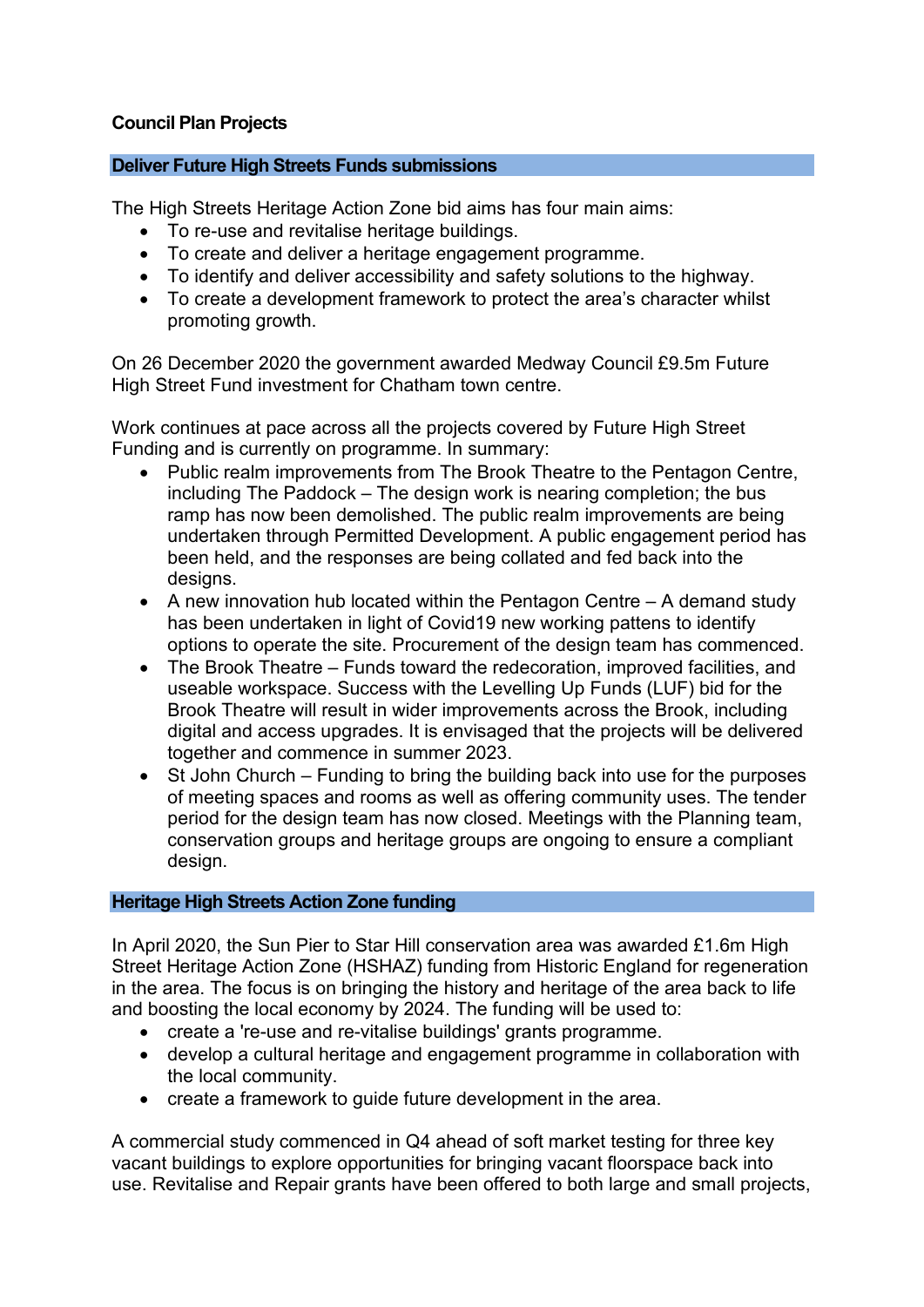including traditional style hand painted signage for new businesses and larger revitalisation projects for capital works spanning over the next two years, including reinstatement of the front portico at Chatham House, and repairs to Chatham Memorial Synagogue.

Community engagement has focused on reminiscence, including a 'Featherstones Memories' memory gathering exercise run in parallel with the first phase of capital works at the former Featherstones department store, and a reminiscence music project with residents aged over 55. Historical interpretation panels have been installed on Sun Pier to raise awareness of the history of the pier and to improve the public realm.

## **Programme: Replacing Medway's streetlights**

## **Council Plan Projects**

## **Deliver Phase 2 of the Street Lighting LED Programme for 2021-22**

Medway's Street Lighting Network is extensive and is composed of 26,500 columns that are made up of concrete columns, steel columns and aluminium columns. The concrete and steel columns make up over 75% of the Network and all are at or close to the end of their design life requiring a phased programme of replacement.

As part of Budget Setting in 2020-21 capital funding was secured through Prudential Borrowing to award a contract to undertake a Street Lighting Light-Emitting Diode (LED) Programme. The scope of the LED Programme is:

- Converting all Street Lights to LED (23,000 Street Lights).
- Replacing a further 4,600 columns that are beyond design life.
- Installing a Central Management System (CMS) for fault and energy management of the Street Lighting Network.

The benefits of the Street Lighting LED Programme are:

- Reduces energy consumption levels and energy costs for Street Lighting. Energy costs have significantly increased at contract renewal points over the last two financial years and are projected to further increase this year at the contract renewal period by 10%.
- Replacing columns that are beyond design life reduces the risk of structural failure and through awarding as a block programme of work competitive financial rates are achieved due to economies of scale.
- Central Management System (CMS) along with being a fault and energy management system also has the scope to function as a platform for SMART.

During Q4 the rollout of the scheme has continued, with lantern replacement increasing in line with the programme and to date:

- 4,043 columns have been replaced.
- 16,998 lanterns have been upgraded.
- 3,436 Lighting designs have been approved which completes this piece of work.
- 2,910 Telensa nodes fitted to existing LED lanterns.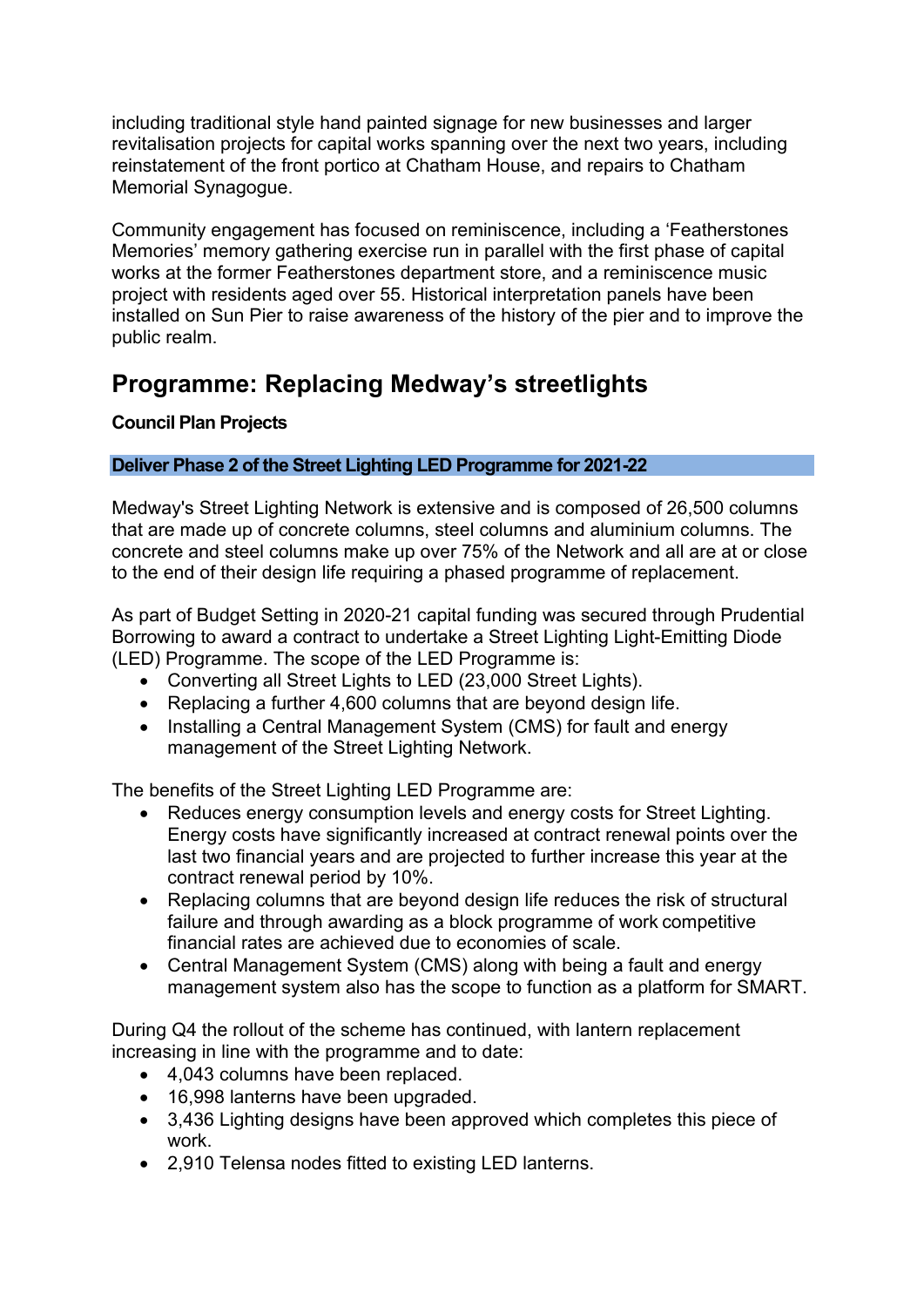#### **Provide Waste Services who will work with the community to provide a highquality public environment.**

The Warden Service restructure came into effect from 1 July 2020. Wardens now have specific roles as Animal, Waste, Enforcement and Engagement Wardens.

#### **Waste Wardens**

In Q4 the waste wardens focused on street cleansing service requests and supporting the monitoring officers with stage 1 complaint investigations and complaint monitoring. Additional tasks include:

- Proactive monitoring: a monthly schedule of targeted monitoring to identify gaps in mechanical street cleansing rounds (sweepers) recorded 376 proactive inspections carried out across Medway.
- Street cleansing quality standards inspections: 100 inspections per month have been completed as part of the scheduled annual NI 195 inspection programme. The NI 195 inspection ensure Medway Norse are cleansing to a good standard; 97% of an A/B grade was achieved.
- 35 assisted collections assessed and set up by Waste Wardens. The wardens contact the customer and arranges a visit to assess collection point for the customer to present waste on collection day.
- 197 Street Not Clean services requests received and actioned by the Waste **Wardens**
- Monitoring of waste collections, 103 spillages reported direct to Medway Norse to action and remove.
- Continued High Street weekly inspections after weekends to ensure the standard of cleansing of High Streets is to a satisfactory standard and issues found during the inspections are raised to Medway Norse to action.

#### **Engagement Wardens**

In Q4 the Engagement Wardens have had another busy quarter with the following activities taking place:

- Attending 13 events and planning the Great British Spring Clean events.
- Supporting over a dozen litter picks with Medway Litter Champions.
- Emergency planning support including assistance with Storms Dudley and Eunice, attending the chemical fire at Revenge Road and assisting with the royal visit.
- Organising the Welcome Back Fund 'Business Litter Kits' delivered to all 1,000 businesses with a high street presence to improve perceptions of litter. The Kits includes a litter picker, bag hoop, gloves and a broom. This has been well received.

#### **Animal Wardens**

During the 09:00-17:00 weekday, we have three Animal Wardens and three vehicles available to collect stray dogs. The officers work on a duty stray dog rota for the week. The duty officer will be the first to respond to a report of a stray dog and will also cover the weekend callout service that operates between 9am and 4pm on weekends and bank holidays.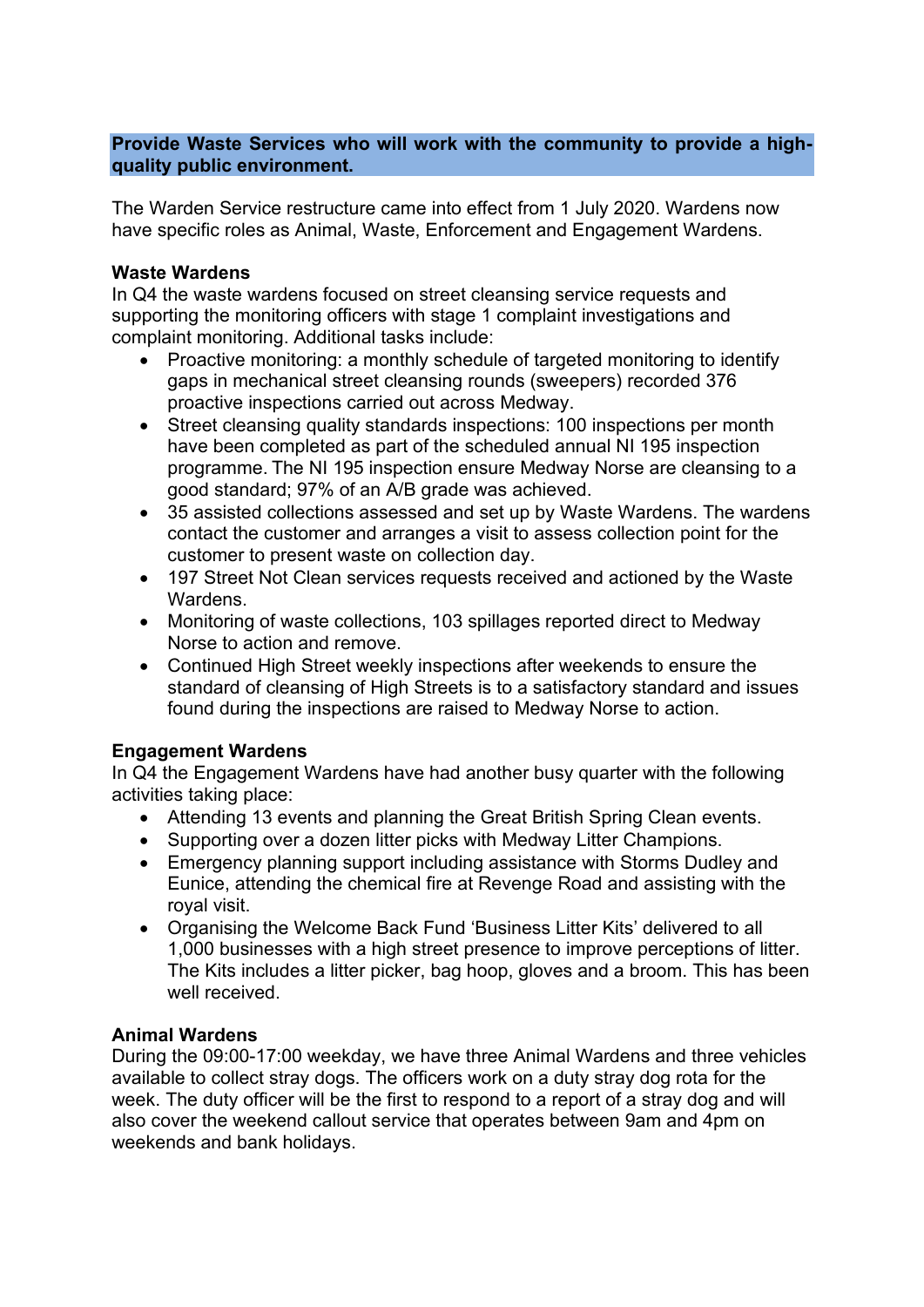Outside of the above hours, reports can be made via the Council's out of hours line. If an Animal Warden is not on duty, dogs are taken to VetsNow at PDSA Gillingham where they will be checked for a microchip and attempts will be made to contact the owner. If the dog is not microchipped or the owner is not contactable then the dog will be held and collected by an Animal Warden the following day.

Once a dog has been collected, it will be scanned for a microchip. A picture of the dog will be posted on Medway Council's Stray Dog Facebook page requesting that the owner makes contact.

If the dog is not claimed with seven days then it will be rehomed, or a rescue placement will be found for the dog. A dog will only be euthanised due to medical reasons following advice from a vet or severe behavioural issues.

After the seven days, the Animal Warden team continue to manage the rehoming and fostering of dogs that were not claimed. On some occasions, we work with animal charities and rescues to rehome dogs that may require more specialist knowledge or assessment or where we have been unable to find a suitable home within the area.

The statistical data for April 2021 to March 2022 is as follows:

- Total number of service requests for the Animal Warden Service = 894.
- Number of stray dogs reported = 355.
- Number of dogs placed in foster care = 28.
- Number of dogs adopted  $= 25$ .
- Number of foster applications received = 118.
- Dogs to rescue  $= 15$ .
- Cases requiring assistance from the Police Dog Legislation Officer = 4.
- Number of dogs microchipped  $= 13$ .
- Number of notices served for non-compliance of microchipping regulations  $= 10$ .
- Community Protection Warnings served = 5.

#### Service Awards

The Animal Warden service has been awarded the RSCPA Gold PawPrints Award which recognises and celebrates the council's continued work with stray dogs. In addition to this, the team were awarded the RSPCA Bronze PawPrints Award for Contingency Planning. This recognises the procedures in place for assisting pet owners in emergencies.

#### Responsible dog ownership

The Animal Warden service has led in the planning and organisation of responsible dog ownership roadshow events through the summer 2021. They were also joined by the Engagement and Community Safety teams, who were on hand to offer advice to the public. Battersea Cats and Dogs Home and 'Friends of' groups have participated in some of the events.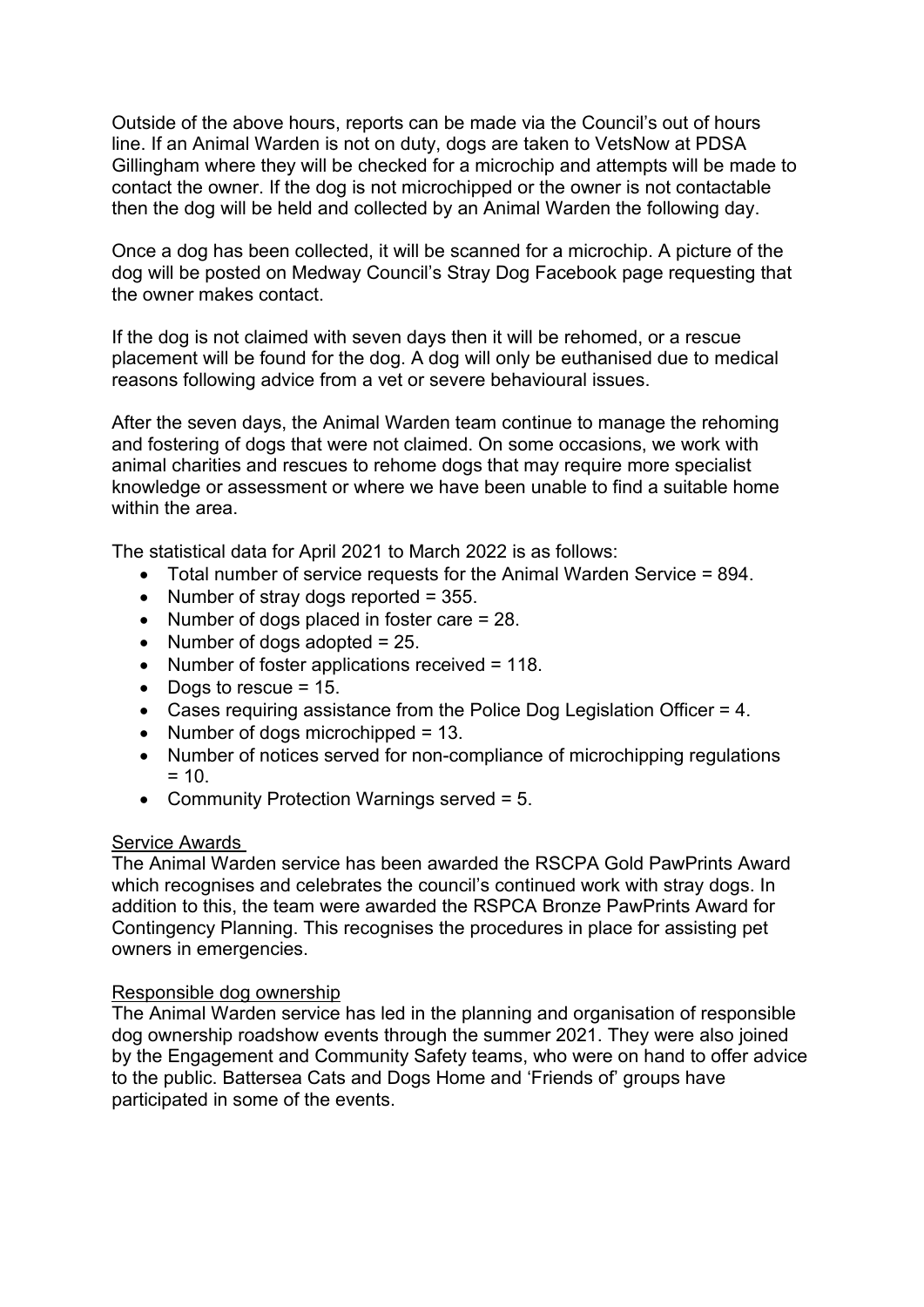During the events, the Animal Wardens have offered advice and promoted responsible dog ownership. Free dog microchipping and free chip checks were undertaken to help ensure that owner details are kept up-to-date.

Education for children on how to interact safely around dogs was also provided using the Kennel Club's Safe and Sound Scheme. This is an interactive game children can play and answer scenario-based questions on the subject.

The following events have taken place:

- 23rd July 2021 Gillingham Park.
- 29th July 2021 Broomhill Park.
- 2nd August 2021 Capstone Country Park.
- 17th August 2021 Riverside Country Park.
- 1st September 2021 Great Lines Recreation Ground.
- 16th September 2021 The Vines Recreation Ground.

The team have also attended local fun days organised by housing associations and resident associations. This includes two community events at Copperfields Recreation Ground on 11th September and 28th October and another at Capstone Country Park on 26th September offering microchipping and responsible dog ownership advice. Officers also supported the Rochester Riverside Community Event organised by Medway Task Force and the Environmental Engagement team on 25th March 2022.

#### Social Media and Newsletters

The sixth edition of the stray dog service newsletter has been published. Each edition gives responsible dog ownership advice, updates on the dogs that come into our care and seasonal activities for dogs and their owners. There are currently 188 subscribers.

The Medway Council Stray Dog Facebook page has nearly 12,000 followers and is regularly used to promote responsible dog ownership messages and national campaigns. It is also an excellent tool to help quickly reunite dogs with their owners. The team are also posting regular good news stories including unclaimed strays in their new homes. This has generated donations to the Stray Dog Fund which is used to help pay for dogs that come into the council's care. In addition to this the team also post good news stories on the Medway Stray Dog Service Instagram page.

#### Dog fouling

The team are currently working with the Street Scene team, Medway Task Force and the Environmental Engagement team and have secured funding from the Crime Reduction Fund to develop a project with Luton Primary School. Officers from the teams delivered an assembly to Luton Primary School on 29th March 2022 to raise awareness of environmental issues, including dog fouling and the implications of dog owners not picking up their dogs' faeces. Local artists also attended and worked with the children for the day to develop new signage for the area which will include dog fouling and littering. The children's artwork, once finished, will be judged and a selection will be chosen to be erected as signage in the area. There will also be vouchers awarded to the school, the winner and runner ups.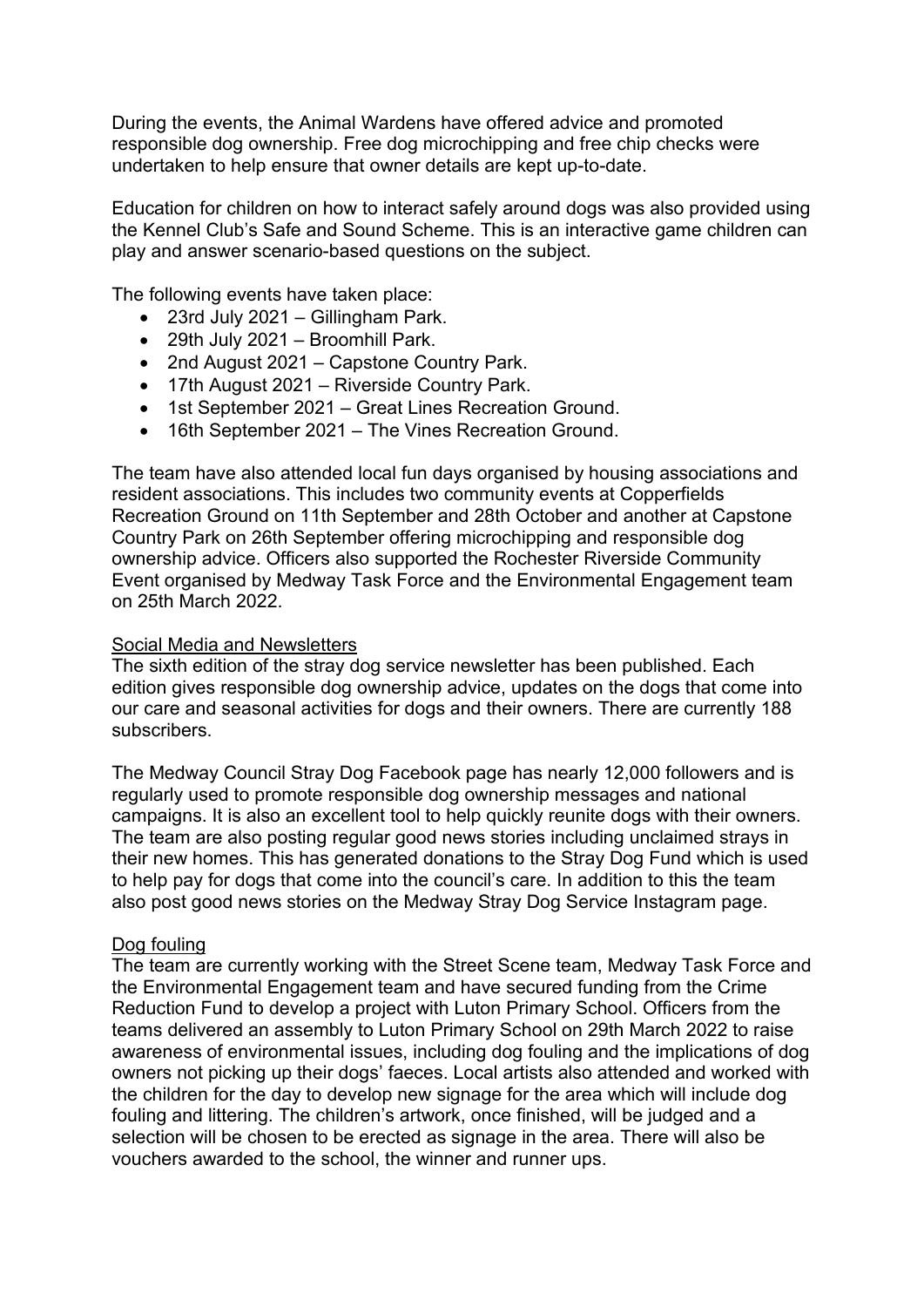## **Programme: Improving air quality in air quality management areas in Medway**

**Council Plan Project - To co-ordinate and monitor delivery of actions contained within the Council's Air Quality Action Plan**

#### **Drive the Air Quality Action Plan forward to effect improvement in Air Quality across Medway.**

### **Four Elms Hill Air Quality Action Plan**

Work on the draft air quality action plan resumed in the second half of 2021. Statutory consultation on the draft action plan commenced on 7th March 2022 and was due to close on 24th April 2022. Consultation responses will be evaluated in Q1 2022 before the final draft is taken to Overview and Scrutiny (O&S) Committee and Cabinet for approval.

### **Air Quality Monitoring**

The team continued to maintain the air quality monitoring network with much reduced officer availability to carry out calibrations, attend to call outs and change diffusion tubes. This has helped to maintain high levels of data capture across our monitoring sites.

#### **Air Quality Communications Strategy**

The Environmental Protection (EP) team have been working with other local authorities in Kent on a communications plan for 2022. This includes KentAir Day, scheduled for the week commencing 25th April. A new digital online toolkit for schools, children and parents is due to be launched during this week and a communications toolkit for local authority partners is being produced to support KentAir week.

### **DEFRA Air Quality Grant Programme**

The EP team submitted two funding applications for projects under the Department for Environment, Food and Rural Affairs (DEFRA) Air Quality Grant Programme in Q3 to:

- reduce idling in the Rainham Air Quality Management Area (AQMA) using signage in conjunction with the University of Kent.
- carry out a comprehensive taxi and private hire ultra-low emission vehicle (ULEV) feasibility study, looking at the barriers and opportunities for ULEV uptake by the trade in Medway, which will be supported by a remote sensing vehicle emissions measurement campaign.

Both applications have been successful, and Medway will receive the full amounts sought for these projects. The grant awards, totalling £127,510, are expected to be paid in May 2022.

#### **KentAir website**

The EP worked with other Kent local authorities to procure a new Kent air quality monitoring network data management contract. Included within the contract was the provision of a refreshed KentAir website. The new website went live in Q1 2021/22 and contains a range of enhancements that support the EP team's ongoing work on the Air Quality Communications Strategy. The EP team lead on the redesign of the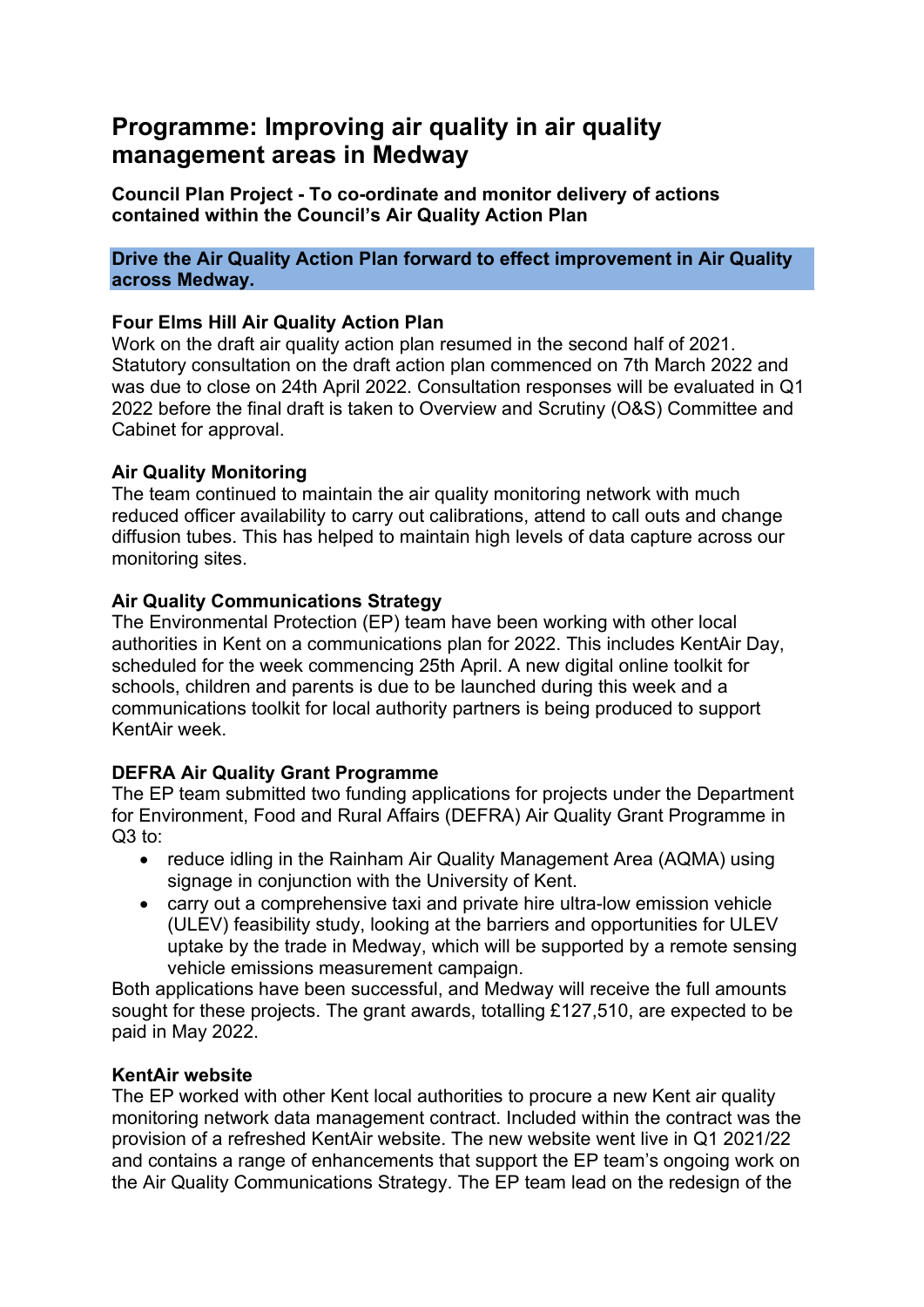website on behalf of the local authority partners. The new website and contract have been in place for a year now and there have been no significant issues raised by any of the local authority partners.

#### **Annual Status Report**

The EP team submitted Medway's air quality Annual Status Report to DEFRA on time in June 2021. The DEFRA appraisal feedback was again positive as with the previous 2020 report.

### **Taxi and Private Hire project**

The EP team worked with the Energy Saving Trust to deliver a free online training sessions for drivers and operators on electric vehicles with the opportunity to test drive a vehicle in October 2021. 16 drivers attended the online session and three took up a test drive.

## **Programme: Climate Change**

#### **Council Plan Projects**

#### **Climate change**

A 'Climate Change Emergency Motion' was declared by Full Council on 25 April 2019 and the Climate Change Action Plan approved by Cabinet on 8 June 2021.

Key actions across the 11 priority areas include:

- Carbon emissions data relating to 2020/21 for the council's estate and operations has been collected in Q4. It will be validated in Q1 and published to the council website and presented to Cabinet in June.
- The Climate Change Action Plan has been refreshed and will be presented to Cabinet in June. Recommendations from a review of the United Nations Sustainable Development Goals have informed the action plan refresh.
- All new procurement activity now has a weighted social value element, and a consistent consideration is tonnes of CO2e reduced. In addition, services have the option to choose additional environmental impacts such as a reduction in single use plastics.
- Funding applications have been successful. These include the Department for Environment, Food and Rural Affairs (DEFRA) Air Quality Grant Programme – £127,510 was received to reduce idling in the Rainham Air Quality Management Area (AQMA) using signage – and the Ultra Low Emissions Vehicles (ULEV) feasibility study and Local Government Authority (LGA) and University College London (UCL) Net Zero Innovation Fund – £16,000, in collaboration with the University of Kent, with the aim to conduct engagement and knowledge transfer workshops with landlords to uncover their understanding and planning for Net Zero.
- The rollout of the LED smart street lighting scheme has continued, with lantern replacement increasing in line with the programme. To date, 17 Central Management System (CMS) base stations have been installed, 3,984 columns have been replaced (84% completion rate).
- Housing Services have restructured the service to incorporate an Asset and Energy Manager and a Retrofit Coordinator. The Asset Management Strategy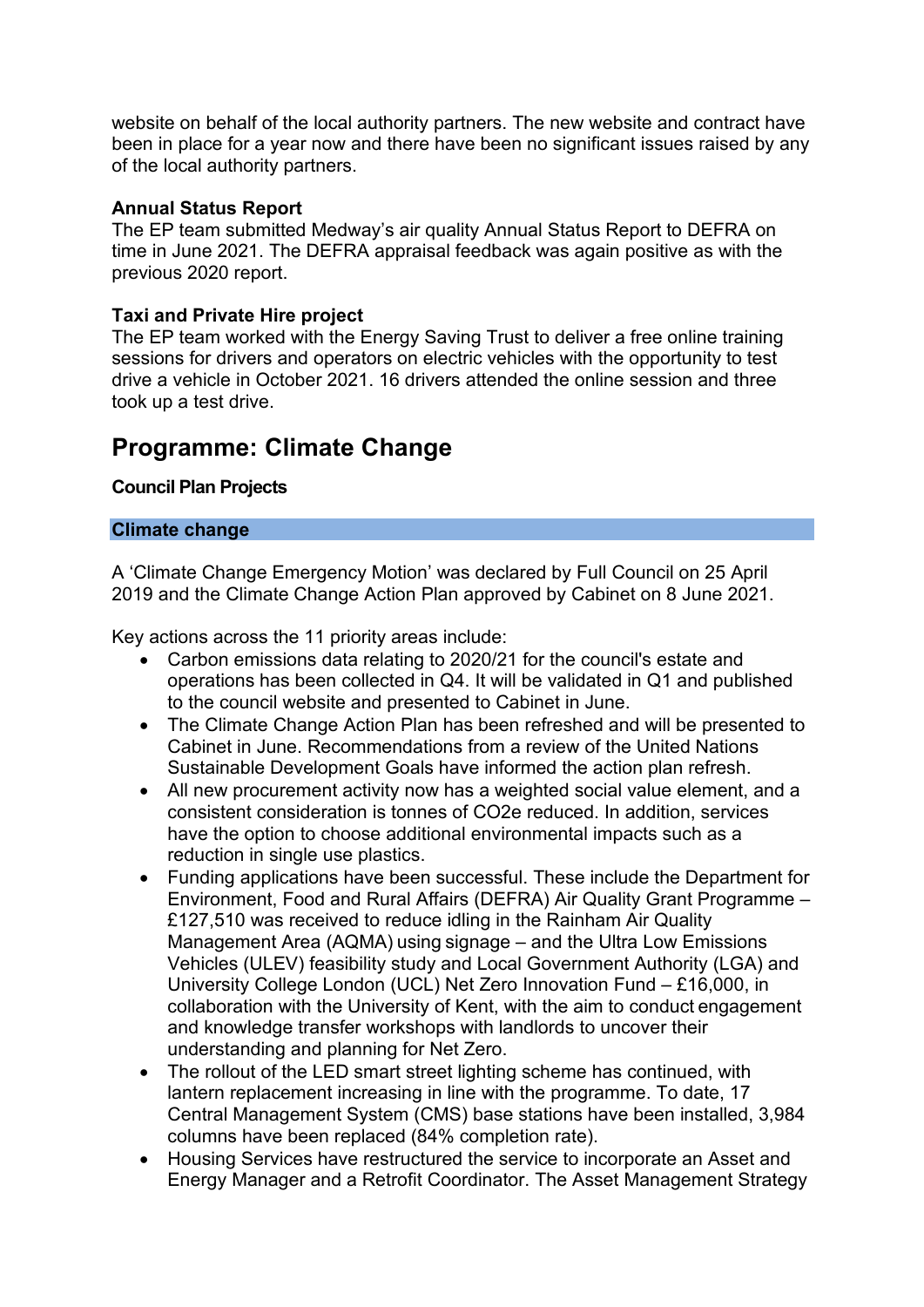is to be re-written to incorporate energy targets/retrofit works alongside traditional planned works.

- Phase 1 of the Re-fit energy efficiency and low carbon programme started in October. LED lights have been installed at Gun Wharf, The Brook Theatre and Cuxton library.
- A six-week public consultation is being undertaken on the draft Air Quality Action Plan for the Four Elms Hill Air Quality Management Area (AQMA). This closes on 24 April 2022.
- Under the Solar Together Kent scheme, 21 homeowners in Medway have installed a total of 206 panels to date, saving 16,837kg of carbon dioxide (CO2) emissions.
- Business Energy and Industrial Strategy (BEIS) funding has been secured for more detailed techno-economic feasibility work for a heat district network within the areas of Hoo and Strood.
- The final draft of the Tree strategy is complete and will seek Council approval in Q1 2022/23.
- The Climate Response team has launched a new competition for primary schools, to celebrate World Planting Day and World Poetry Day.
- New Climate Change webpages were launched in January 2022. Over 20 pages were either updated or created. The new webpages have information tailored for schools, businesses, residents, community groups, landlords, young people, visitors and universities.
- The Climate Response team has delivered Climate Classrooms to three schools across Medway. These were very successful and well received.
- The Green Homes Grant, a government funded initiative, has been supported and promoted. This scheme offers a wide range of energy-saving improvements in people's home, through insulation measures and renewable heating technologies. This will help keep Medway's residents warm, while improving the sustainability of their properties and reducing emissions. A total of 80 residents have registered to find out more about their eligibility for the scheme.
- The communication and engagement strategy has been produced for 2022/23.

## **Council Plan Outcome: Medway on the map**

## **Programme: Medway: a great place to live, work, learn and visit**

## **Council Plan Projects**

### **Support the development of Medway's UK City of Culture 2025 bid**

The Culture team continue to focus on Medway's new status as an Arts Council Priority Place, building the legacy of the City of Culture bid.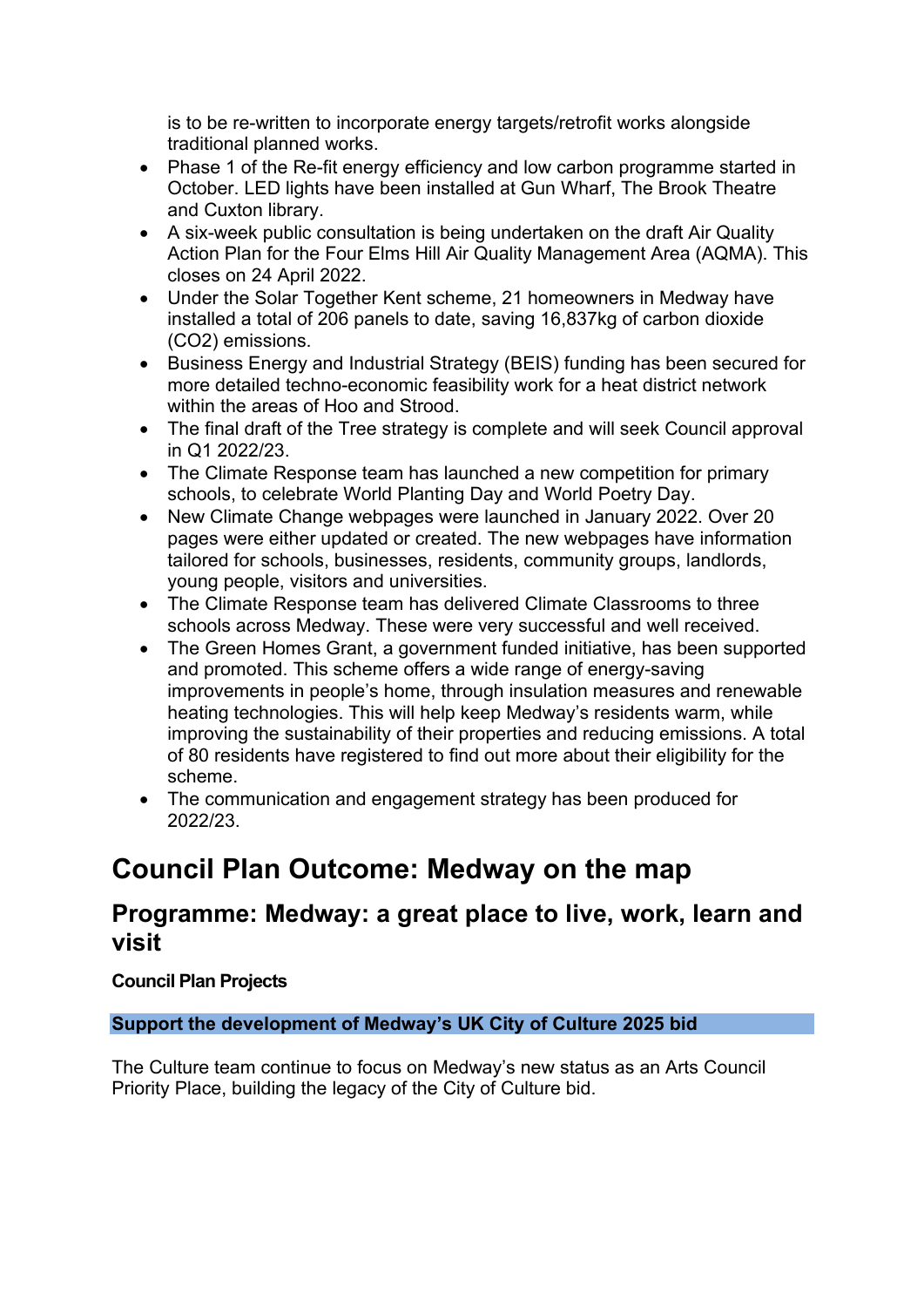#### **Supporting Medway Cultural Partnership to produce a new cultural strategy**

Creative Medway is a bold vision that speaks to Medway's broadest aspirations to put culture centre stage. This 10-year Medway-wide community partnership strategy is a shared ambition, built on extensive engagement, demonstrating how important culture is to Medway's future.

This pioneering partnership model establishes a new cultural strategy and a creative compact. A compact is a way to realise the ambition of Medway's creative sector, that in the short-term shapes opinions and behaviours and in the long-term positively transforms Medway.

For Medway Council this partnership embeds culture within our priorities, developing a consistent cross-council approach. It provides a collaborative framework that secures Medway's cultural and creative landscape for present and for future generations.

The governance and delivery model for the strategy is called Creative Medway. This independent partnership is made of three components: Compact; Working Groups; and Congress. They are all open to everyone to participate in at a level and to a degree which suits them best.

Creative Medway Compact is responsible for driving the strategic ambition, the overall delivery and for being a strong advocate for Medway's culture. It is made up of champions from five working groups and key partners from interconnected sectors: education; business; voluntary; health and wellbeing; and the local authority.

The Culture team continues to support Creative Medway Chair, the Compact, the Theme Groups as plans are made to deliver Creative Medway.

Arts Council provided £20k strategic funding to support developmental work until June 2022. This will pay for the time of non-salaried freelancers and representatives of small organisations, and will provide resource to develop action plans, visibility, and a governance structure.

Additional funds were secured for Creative Medway through Additional Restrictions Grant (ARG) funding and contributions have also been made from the Culture Team budget, which will pay in part for some freelance facilitation or administrative support throughout the funded period and go towards the delivery of assets (website, branding, social media) that come as a result of the Visibility strand of work.

The Culture team has attended several meetings this quarter, facilitating conversation between the different Creative Medway members and sharing information about the strategic funding proposal, budget updates, and providing advice.

The Culture team have a newly appointed a Culture Development Assistant and a Culture Development Officer. These new team members will attend some of the Governance and Visibility meetings to offer specific support from the Culture team,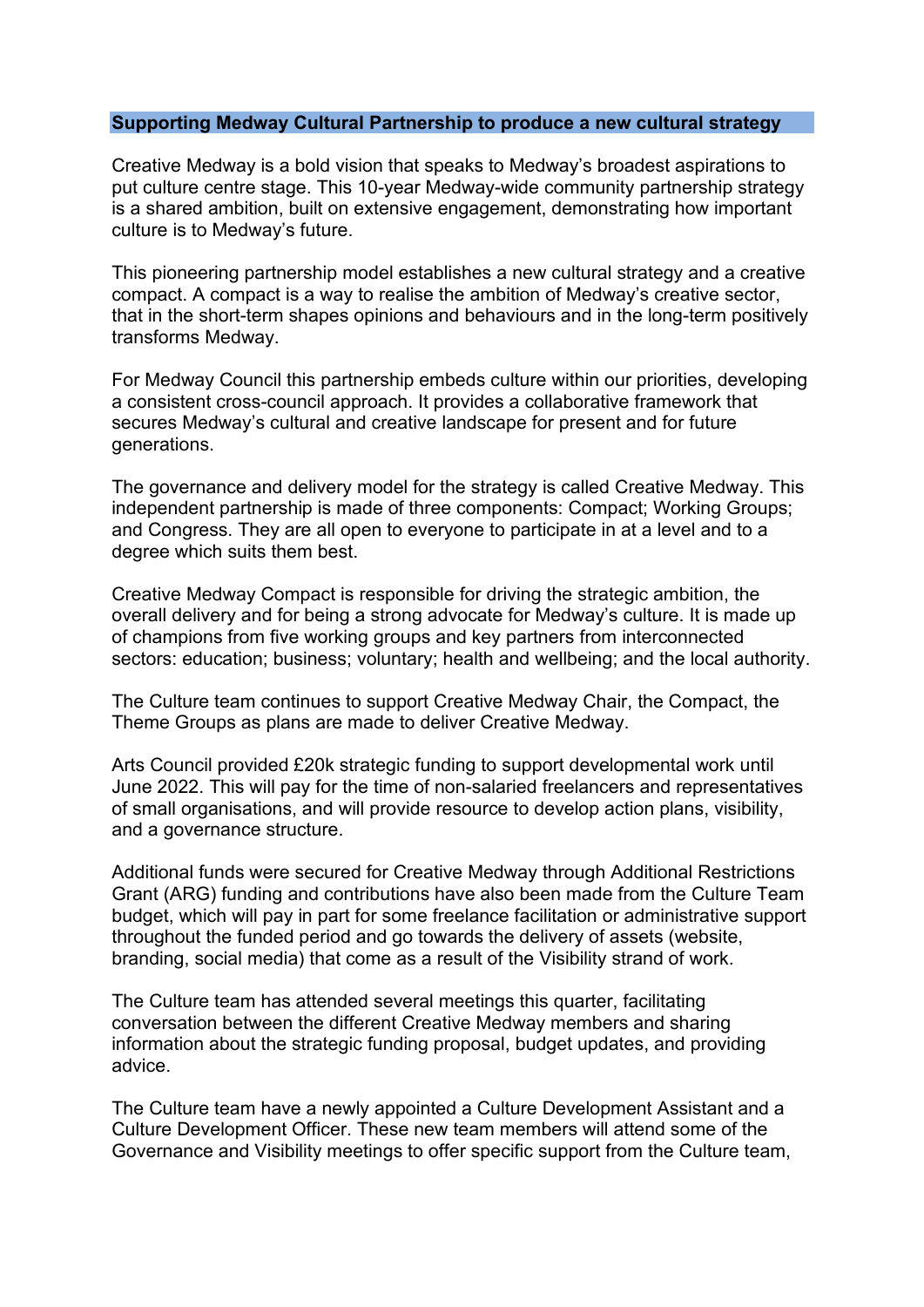meaning that Creative Medway will receive consistent support from the Culture team going forward.

#### **Successful outdoor events programme**

Q4 saw the delivery of the long-awaited Medway Light Nights. This took place on 11th and 12th February, Medway Light Nights placed 12 amazing light installations across Historic Rochester. Attracting 60,000 visitors over the two evenings, the festival included a parade called 'We Are Medway' with over 700 children from 17 schools, led by Ideas Test and Cohesion Plus, and 127 performers in 'If Not Now' by Icon Theatre. The festival got a 90% positive satisfaction rating with attendees agreeing that the festival created a sense of community spirit and enhanced the reputation of Medway. The festival ran for six hours over two evenings, and local spend by audiences is estimated at over £800,000.

#### **Work with partners to bring forward the Docking Station project**

The Docking Station is a partnership project led by the University of Kent (UoK) with key partners Medway Council (MC) and Chatham Historic Dockyard Trust (CHDT).

The Docking Station will transform the Police Section House located on the Interface Land at Chatham Historic Dockyard (CHD) into an environmentally sustainable, innovative and dynamic 'University of the Future'. It will unite industry, creatives, students, academics and young people in state-of-the art digital facilities, co-working space and innovative research and development space. It will offer digital skills development, knowledge exchange, and drive innovation, fuelling the growth of the Medway creative economy.

The project will include a significant extension of the original property that will ensure the creation and safeguarding of upwards of 272 jobs, assist up to 8,000 learners, provide business support for up to 40 businesses, and create vital new creative workspace and research and development facilities.

Fundraising and business planning took place, in mid-June the council submitted a successful £14.4m bid to the Ministry of Housing, Communities & Local Government's (MHCLG's) Levelling Up Fund (LUF) for our Chatham package (up to three multiple complimentary projects) on the strategic theme of 'Culture'. The three parts of the connected package are:

- The full refurbishment of The Brook Theatre (£6.5m).
- Fitting Rigging House (South) transformation into a creative workspace hub (£2.2m).
- The creation of The Docking Station as a new cultural and creative education and incubation hub (£5.7m).

These three cultural projects reinforce and align with each other and the stated priorities of the LUF. A project manager has started with UoK and is focusing on business development, fundraising and stakeholder management.

A new memorandum of understanding between partners is being developed to strengthen the partnership and be inclusive of a broader range of activity including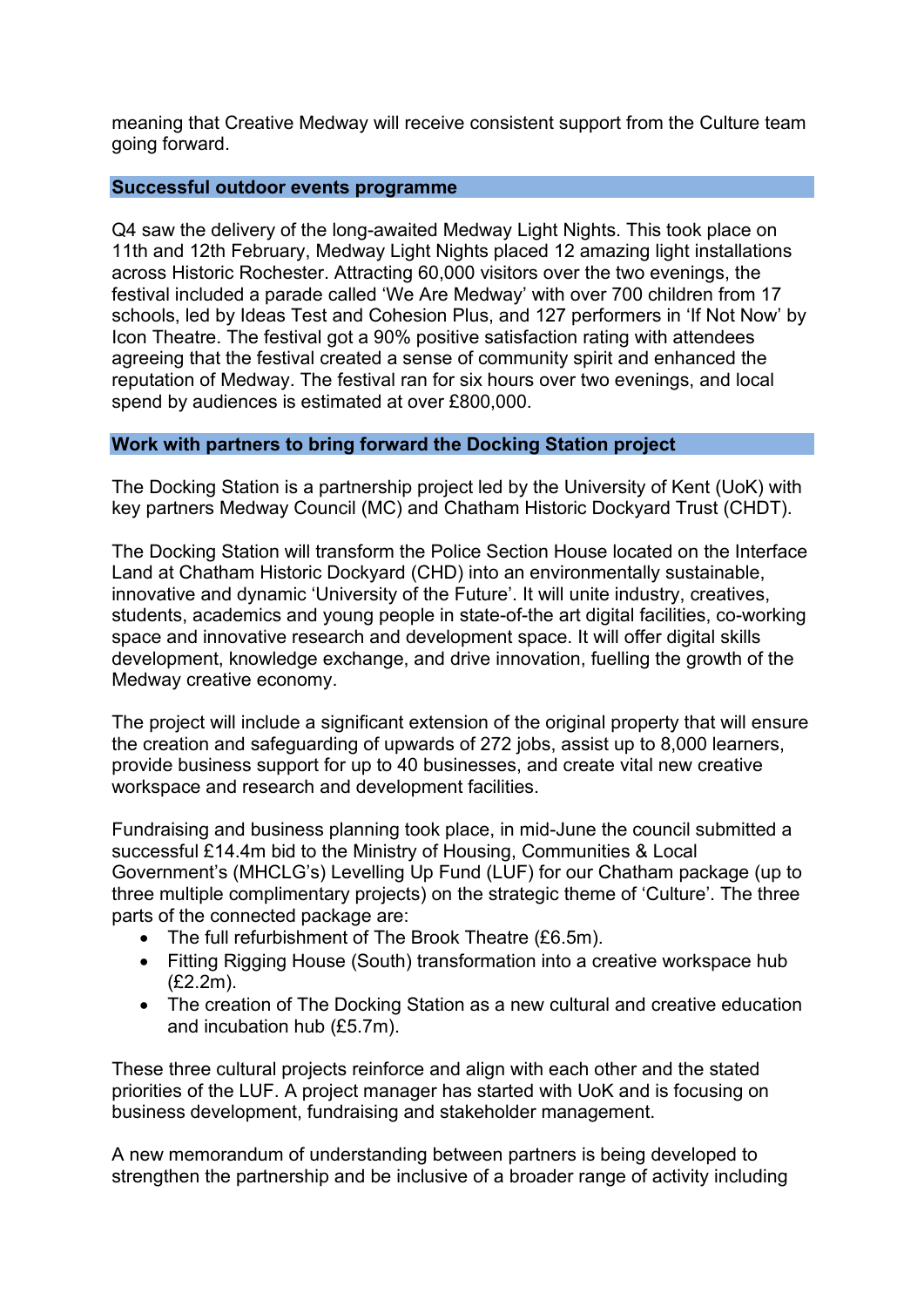tourism, sector skills development and the Arts Council England Priority Place agenda.

#### **Child Friendly City**

We have successfully launched the Child-Friendly City initiative for Medway. Our initiative is being guided by the voices of children and young people (CYP) (up to age 25). Over the quarter we have focused on working with CYP to create an action plan for Child Friendly Medway (CFM) based on themes provided by CYP. They have helped us to prioritise five key actions for each theme to help deliver the childfriendly agenda for Medway. These actions will evolve over time with the different needs of young people and following successful interventions.

Core themes based on feedback from CYP for 2022/23 are:

- Cleaner & Greener.
- Creativity & Culture.
- Health & Wellbeing.
- Safety.
- Aspirational.
- Engaging.
- Inclusive & Community Focused.

We have been working closely with internal and external partners to ensure that being child-friendly is embedded in their work practices. Teams are also sharing good news stories for our "you said, we did" (an upcoming marketing campaign) and how they are already delivering on this action plan for young people. Additionally we carried out some mind mapping to explore ways they can support the initiative. Over the quarter the team have been focusing time on meeting with various teams internally to mind-map ideas and share the action plan. We have had good take-up from teams and are already seeing many adopting a child-friendly approach to their workstreams and delivery. The team has also been working with external partners to gain buy-in for the initiative and to also find ways they can support the delivery and action plans in line with our internal teams.

Through our Seeing is Believing Programming we continued to deliver a wide variety of free programming and activities for CYP (up to age 25) and families in Medway.

Over the quarter we launched a new pilot project - Family Sport Night at Medway Park on Friday nights which has been a huge success with over 250 attendees every week. This programme was inspired by our CYP's requests for activities and helping to get families moving to combat obesity and promote the healthy weight agenda in Medway. We are aiming to find ways to make this programming more sustainably funded for the future. We have also delivered an intergenerational theatre experience with CYP and Age UK that will be providing a second phase of the delivery with intergenerational workshops in schools. We have also restarted our successful drop-in football programme, family film events at MidKent College (which also provides work experience for students), pop up playhouse at the Pentagon Centre, superhero activities, mini youth games, swimming school charter and learnto-swim course for children on the free school meals programme.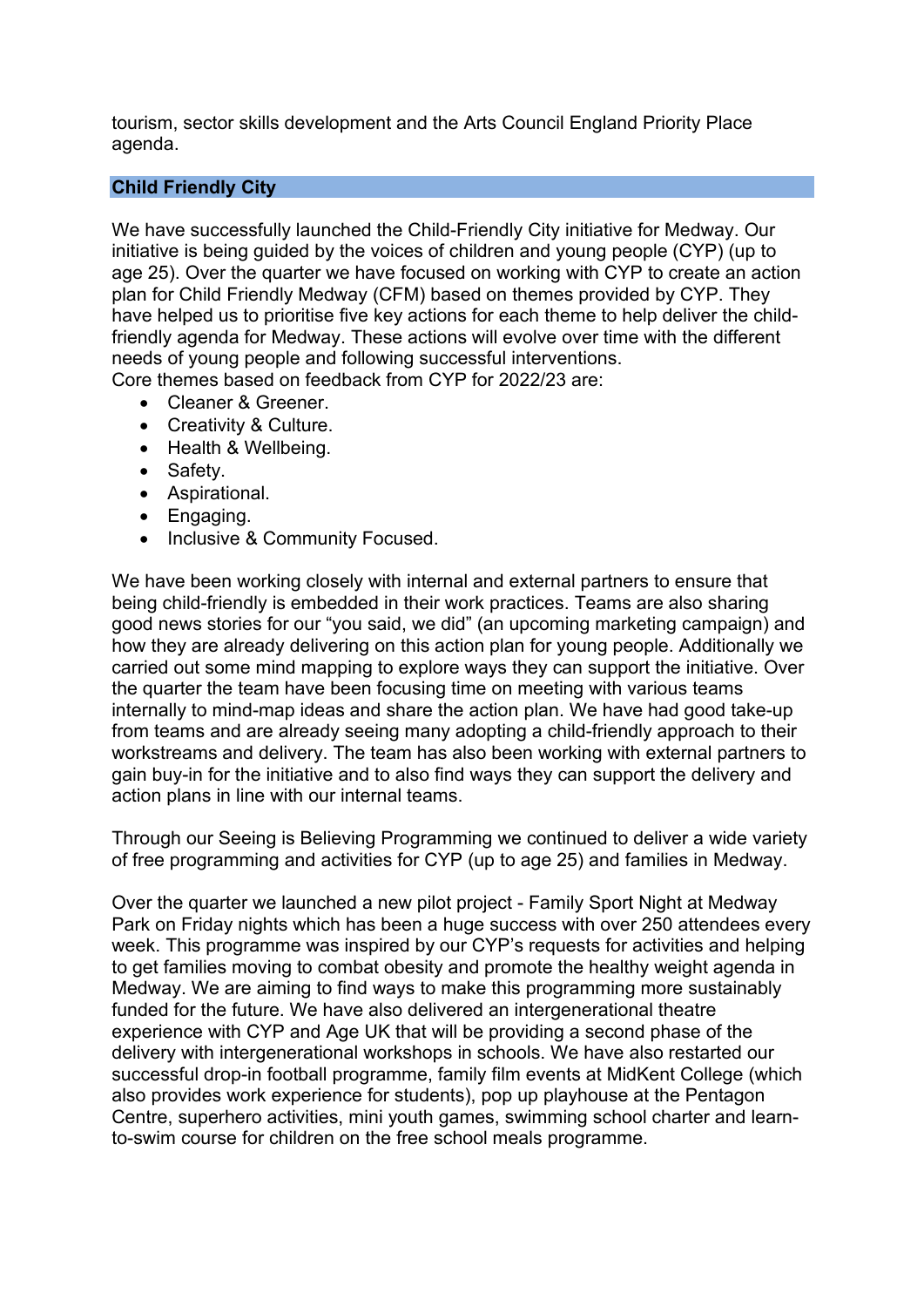Over the quarter we have stepped up our marketing with pop-up barracudas, flags, event shelter, pens/pencils for our city halls and workshops and co-branded marketing materials for various partners who help to deliver our programming, including Medway Sport, Youth Service and the Pentagon Shopping Centre.

In the 2022/23 year we will finalise the CFM plan for summer 2022. The focus will be on working more closely with schools and making ties with their local communities. Also, the team will work with internal and external partners to embed the CFM vision and co-brand marketing materials. In addition, the team will launch our newsletter and exciting literacy marketing campaign and deliver even more Seeing is Believing programming – including Summer of Sports, creative workshops, and additional children and youth programming at our libraries across Medway. We will have a keen focus on marketing to ensure we build our brand recognition.

#### **Successful delivery of Theatre31**

A £1m, Youth Performance Partnership Fund (YPPF) Arts Council funded youth theatre and performance project is running across Medway and Sheppey until December 2022. The bid was submitted by Medway Council on behalf of Medway and Sheppey Local Cultural Education Partnerships (LCEPs). The project will be managed and delivered by Icon Theatre, supported by Young Artist Collective, Steering Group and Project Board.

Icon Theatre included participation by 17 young Theatre31 participants in the Light Nights commission 'If Not Now' as part of the Theatre31 suite of opportunities for young people. This exceptional and ground-breaking show formed a centrepiece for Light Nights and included live and pre-recorded performances, digital art and projection.

The Prison Library Service partnership with Lady Unchained and Cookham Wood continues to grow in quality and popularity and Icon Theatre have committed to including a continuation of this programme within their National Portfolio Organisations (NPO) plans for the next three years as a legacy of Theatre31.

Partnership with D-Live has resulted in Big Dreams, a Deaf-accessible workshop and performance commission, ensuring that young people who are among those who find accessing theatre most challenging, are given access through Theatre31. Good progress has been made encouraging schools to sign up for Artsmark. Takeup has been enabled by Theatre31 paying 50% of the sign-up fee for schools identified as most likely to benefit from Artsmark. There has also been incredible demand for continuing professional development (CPD) from teachers wanting to develop their theatre, drama and creative skills for further use during their lessons. The project has also funded the Brook Theatre Company in residence charity 'Square Pegs' to develop a new youth theatre in Medway for young people who are neuro-divergent, learning disabled, or autistic. This has launched in the quarter and is going from strength to strength with new members accessing this very specialised cultural offer.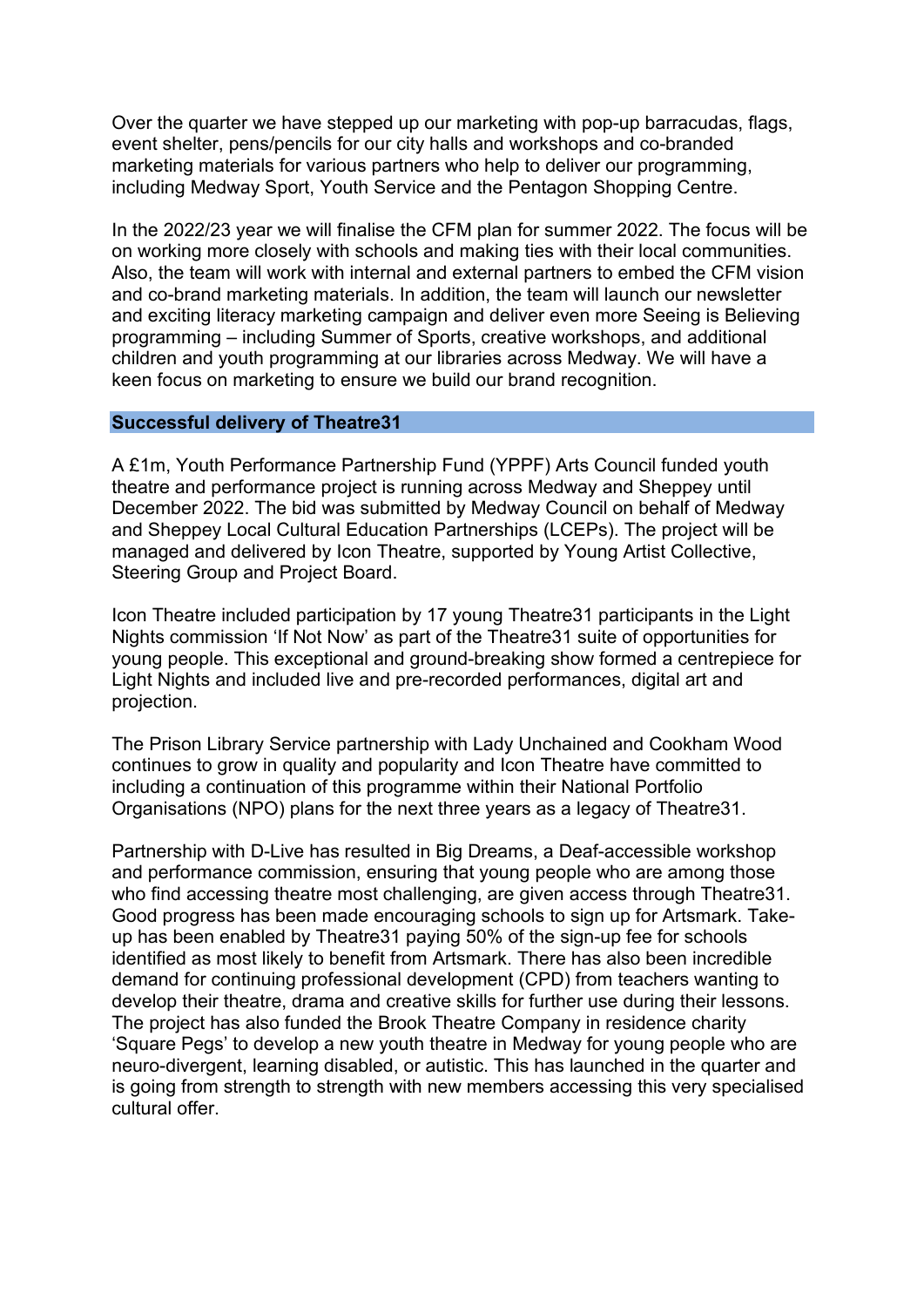A new technical theatre course, working closely with The Brook and Central Theatres' technical team is due to start in the next quarter and has seen popular demand from older teenagers.

The Theatre31 weekly Youth Theatre groups are seeing more than 70 young people engage each week, with children committing long-term to attending and progressing up the age-ranges.

The workshops and courses up until now have been about providing new experiences, learning new skills and developing confidence. The remainder of the project for 2022 will enable the young people to apply these skills in a series of performances, projects and events. Icon Theatre is planning a Youth Arts Festival at GlassBox Theatre where outcomes from all the different commissions and projects that are being funded by Theatre31 can come together to showcase their work. Theatre31 is now a nationally recognised, award-winning project after receiving recognition at the Music and Drama Education Awards at a star-studded presentation event in Mayfair.

#### **Recruit stakeholder support for Medway on the Map**

Their Royal Highnesses The Prince of Wales and The Duchess of Cornwall visited Medway in early February 2022. They visited between them our Guildhall Museum, the Historic Dockyard Chatham and Medway Aircraft Preservation Society. Her Highness opened our new Dickens exhibition as well as meeting and reading to local children and meeting residents in costume. The visit was covered in all national media with a large photograph of the Duchess reading in the museum to the local school children.

Medway was firmly put on the map with the hugely successful Medway Light Nights Festival in February attracting local and national media interest and a huge social media reach with many influencers commenting on its uniqueness, creative skill and engagement. More than 60,000 people attended over the two nights. The people of Medway were our biggest advocates for the weekend.

January saw the opening of the new section of the English coastal path from Grain to Woolwich. Marian Spain, Natural England Chief Executive said: "it's fabulous that we are opening up this 47 mile-long section of footpath from the capital to the Kent coast. Easily walkable in all weathers and readily accessible by public transport, it is a wonderful new recreational resource for the hundreds of thousands of people who live nearby, as well as a tourist attraction for those who will come from around the world to walk the whole Path. This new trail covers a wealth of unique environments. As you set off from Grain on the Hoo Peninsula, you can enjoy views across to Sheerness on the Isle of Sheppey, to Southend-on-Sea, and the confluence of the Medway and Thames."

An event to mark the completion of works at Rochester Airport, infrastructure work at Innovation Park Medway (IPM) South and the end of preparation work at IPM North had to be postponed due to bad weather at the end of March but will take place next quarter.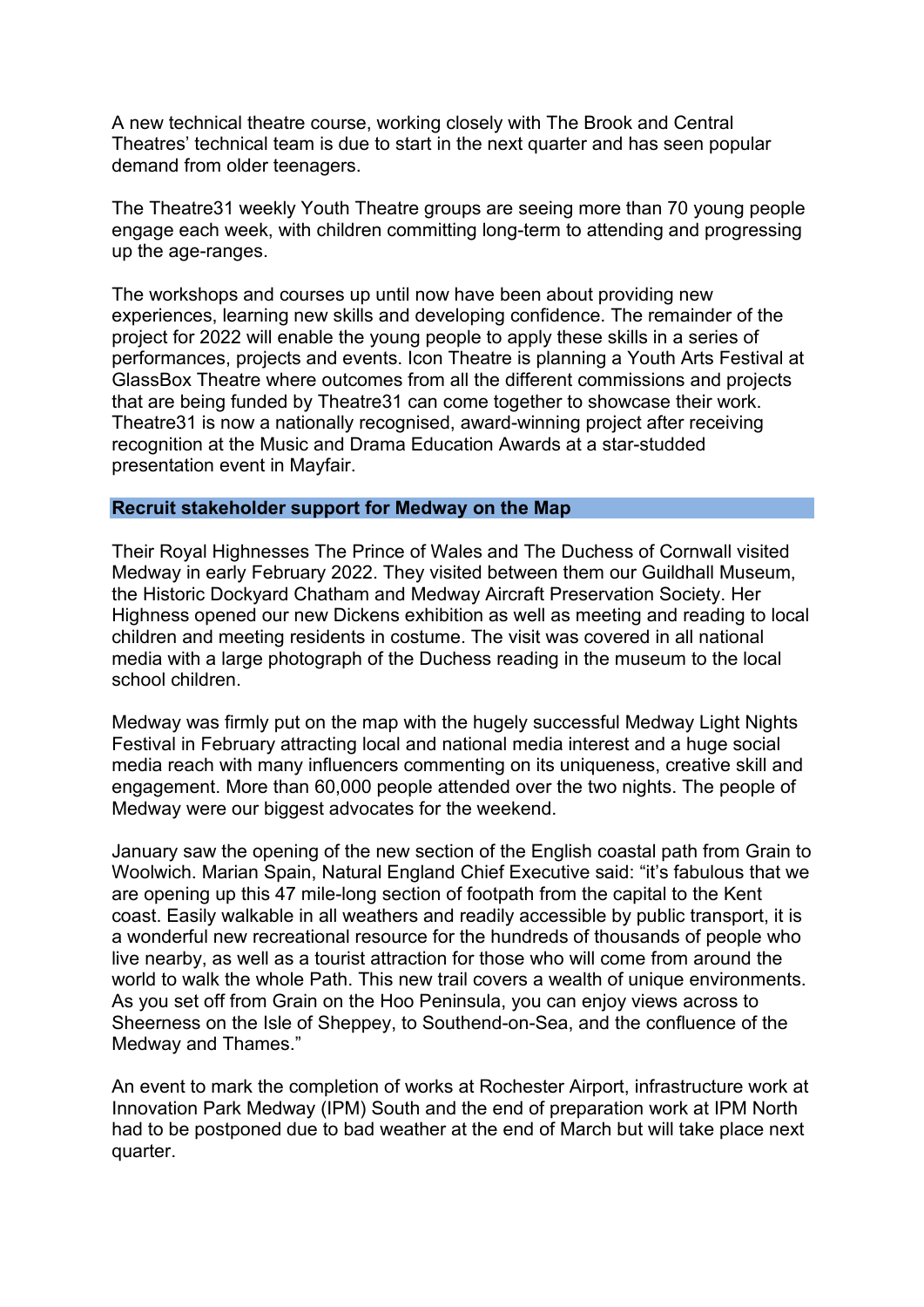#### **Active PR programme in local, national and self-owned channel to get the message across about Medway, our vision and achievements and our regeneration programme**

Our media grid remains as busy as ever with more than 59 press releases issued over the quarter. The high profile visits of Their Royal Highnesses The Prince of Wales and The Duchess of Cornwall as well as visits from the Minister for Public Health and Vaccines and Independent reviewer of Tobacco resulted in excellent coverage in national and local media. Our Medway Light Nights also generated huge coverage on social media as well as local television and radio channels.

Medway also featured amongst the highest ranked unitary councils in the country for our Climate Change Action plan.

Other stories that generated good coverage included the demolition of Splashes, the launch of the new English coastal path between Grain and Woolwich our International Women's Day events, our budget announcements with more money going into Children's Services and the launch of our Design and Regeneration Awards.

## **Programme: Medway a Smart City**

The Smart City Roadmap has been drafted and was presented to the March 2022 Transformation Board. The draft document has now been circulated for comments from the Board and will then be extended internally to other council departments.

The Electric Vehicle (EV) Strategy and Implementation Plan for Medway was presented to CMT in January 2022 and has now been revised following officer comments and in light of the UK Electric Vehicle Infrastructure Strategy on 25th March 2022.

More exciting projects have been progressed during Q4, including:

- The expansion of automatic number plate recognition (ANPR) parking management solutions for Corporation Street, Blue Boar Lane and Cathedral car parks in Rochester. The project passed through various governance boards and procurement activity was completed in Q4. The project will now commence in April and is expected to be completed by August 2022.
- The introduction of a 3D visualisation model for Medway for use by our Planning Service to assess planning applications and planning policy. Bespoke procurement activity was completed in Q4. The project is expected to be delivered in April 2022, with training to be delivered towards the end of the month.
- The Council participated in the InnovateUK funded pilot using artificial intelligence to ascertain rich transport-related data from existing Traffic Operation Camera CCTV feeds. Whilst the funding for the pilot expired in March 2022, the expectation is that the Council will continue to explore options in this area to optimise outputs and collate traffic data that was simply not available to the council previously.
- The start of a wholesale review of the CCTV network and investing in camera upgrades.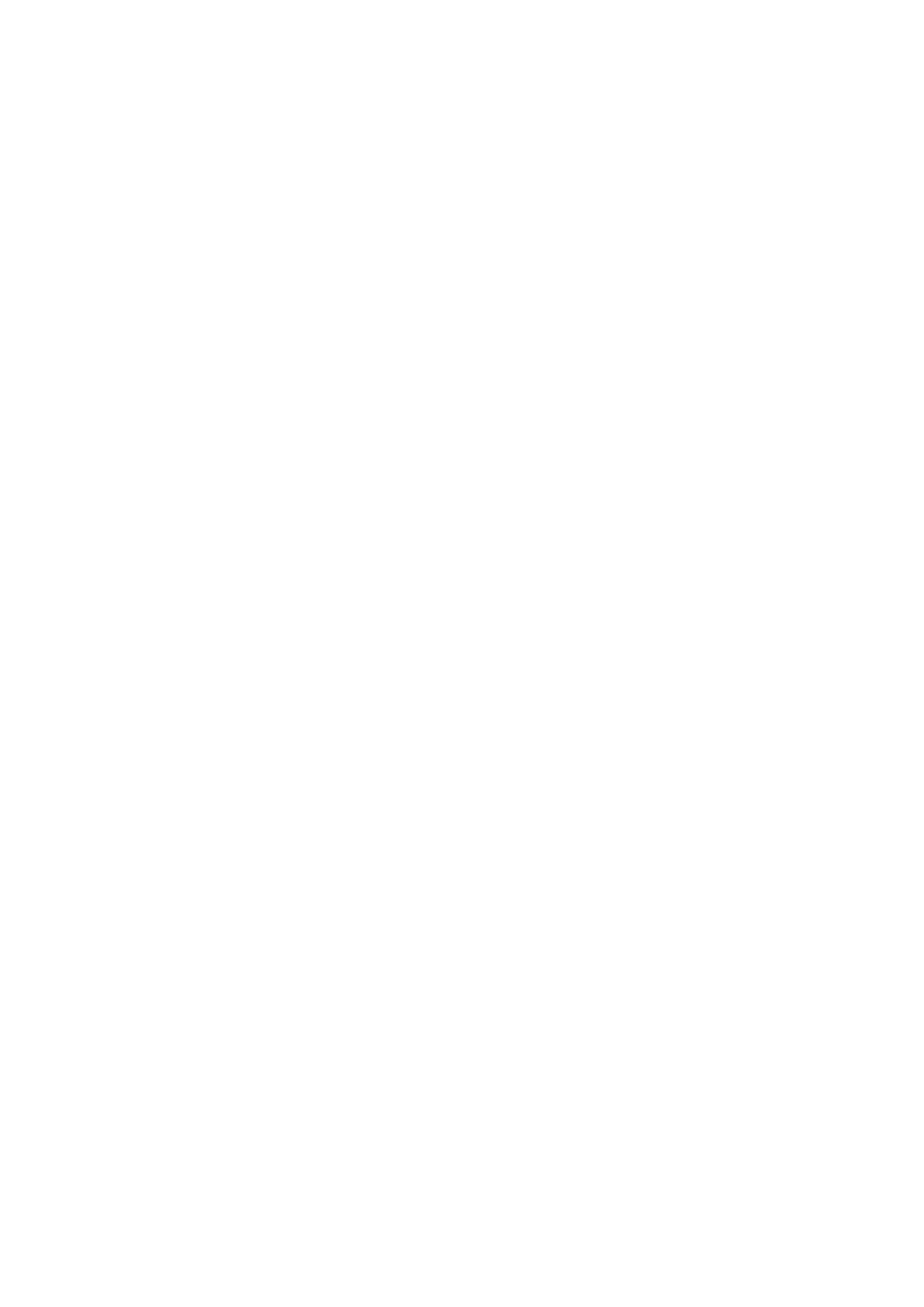# Prosecutions and Sanctions

|                                                          | 2019/20        |                |              |             | 2020/21                     |                |              |                |                | 2021/22                     |                |                |                |                |                                  |
|----------------------------------------------------------|----------------|----------------|--------------|-------------|-----------------------------|----------------|--------------|----------------|----------------|-----------------------------|----------------|----------------|----------------|----------------|----------------------------------|
| <b>FPNs ISSUED</b>                                       | Q <sub>1</sub> | Q2             | Q3           | Q4          | <b>YEAR</b><br><b>TOTAL</b> | Q <sub>1</sub> | Q2           | Q3             | Q4             | <b>YEAR</b><br><b>TOTAL</b> | Q <sub>1</sub> | Q2             | Q3             | Q <sub>4</sub> | <b>YEAR</b><br>TO<br><b>DATE</b> |
| <b>FLYTIPPING</b>                                        |                | 5              | 8            | 5           | 19                          | 3              | 10           | 4              | 8              | 25                          | 10             | 8              | 10             | $\overline{2}$ | 30                               |
| <b>FAILURE TO PRODUCE</b><br><b>DOCUMENTS</b>            | 0              | $\mathbf 0$    | $\mathbf{0}$ | 0           | $\mathbf 0$                 | 0              | 0            | 3              | 0              | 3                           | 32             | $\mathbf 0$    | 3              | 8              | 43                               |
| <b>SCRAP METAL</b>                                       | $\mathbf 0$    | $\mathbf 0$    | $\mathbf 0$  | 0           | $\mathbf 0$                 | 0              | $\mathbf 0$  | $\mathbf 0$    | 0              | $\mathbf 0$                 | $\mathbf 0$    | $\mathbf 1$    | $\overline{0}$ | 1              | $\mathbf{2}$                     |
| <b>LITTER</b>                                            | 19             | 12             | 6            | 1           | 38                          | 5              | 8            | 4              | 6              | 23                          | 13             | $\mathbf 0$    | 10             | $\overline{2}$ | 25                               |
| <b>TRADE WASTE</b>                                       | $\mathbf 0$    | 4              |              |             | 6                           | 0              | $\Omega$     | $\overline{0}$ | 0              | 0                           | $\Omega$       | 5              | $\Omega$       | $\Omega$       | 5                                |
| <b>FLY POSTING</b>                                       | $\Omega$       | $\mathbf{0}$   | $\mathbf{0}$ | 0           | $\mathbf{0}$                | $\Omega$       | $\Omega$     | $\mathbf{0}$   | $\Omega$       | 0                           | $\Omega$       | $\mathbf 0$    | $\overline{0}$ | $\overline{0}$ | $\mathbf 0$                      |
| <b>SMOKE FREE</b>                                        | $\overline{2}$ | $\mathbf 0$    | $\mathbf{0}$ | 0           | $\overline{2}$              | 0              | $\mathbf{0}$ | $\mathbf 0$    | 0              | 0                           | $\mathbf 0$    | $\mathbf 0$    | $\overline{0}$ | $\Omega$       | $\mathbf 0$                      |
| <b>BREACH OF A COMMUNITY</b><br><b>PROTECTION NOTICE</b> |                | $\overline{2}$ | 3            |             | $\overline{7}$              | 0              | 3            | 1              | $\overline{2}$ | 6                           |                | $\mathbf 0$    | $\Omega$       | $\Omega$       | $\mathbf{1}$                     |
| UNLICENSED WASTE CARRIER                                 | $\overline{0}$ | 1              | 0            | $\mathbf 0$ | $\mathbf 1$                 | 0              | $\mathbf 0$  | 1              | 0              | 1                           | 0              | $\mathbf 0$    | $\Omega$       | $\Omega$       | $\mathbf 0$                      |
| <b>HOUSEHOLDER DUTY OF CARE</b>                          | 0              | $\Omega$       | $\Omega$     | $\Omega$    | $\bf{0}$                    | 3              | 4            | $\Omega$       | $\overline{2}$ | 9                           | 3              | $\overline{0}$ | $\overline{2}$ | 1              | 6                                |
| COMMERCIAL DUTY OF CARE                                  | 0              | $\Omega$       | $\mathbf{0}$ | $\Omega$    | $\mathbf 0$                 | 0              | 3            | $\overline{0}$ | $\mathbf 1$    | 4                           | $\Omega$       | $\mathbf 0$    | $\overline{0}$ | $\Omega$       | $\mathbf 0$                      |
| <b>TOTAL</b>                                             | 23             | 24             | 18           | 8           | 73                          | 11             | 28           | 13             | 19             | 71                          | 59             | 14             | 25             | 14             | 112                              |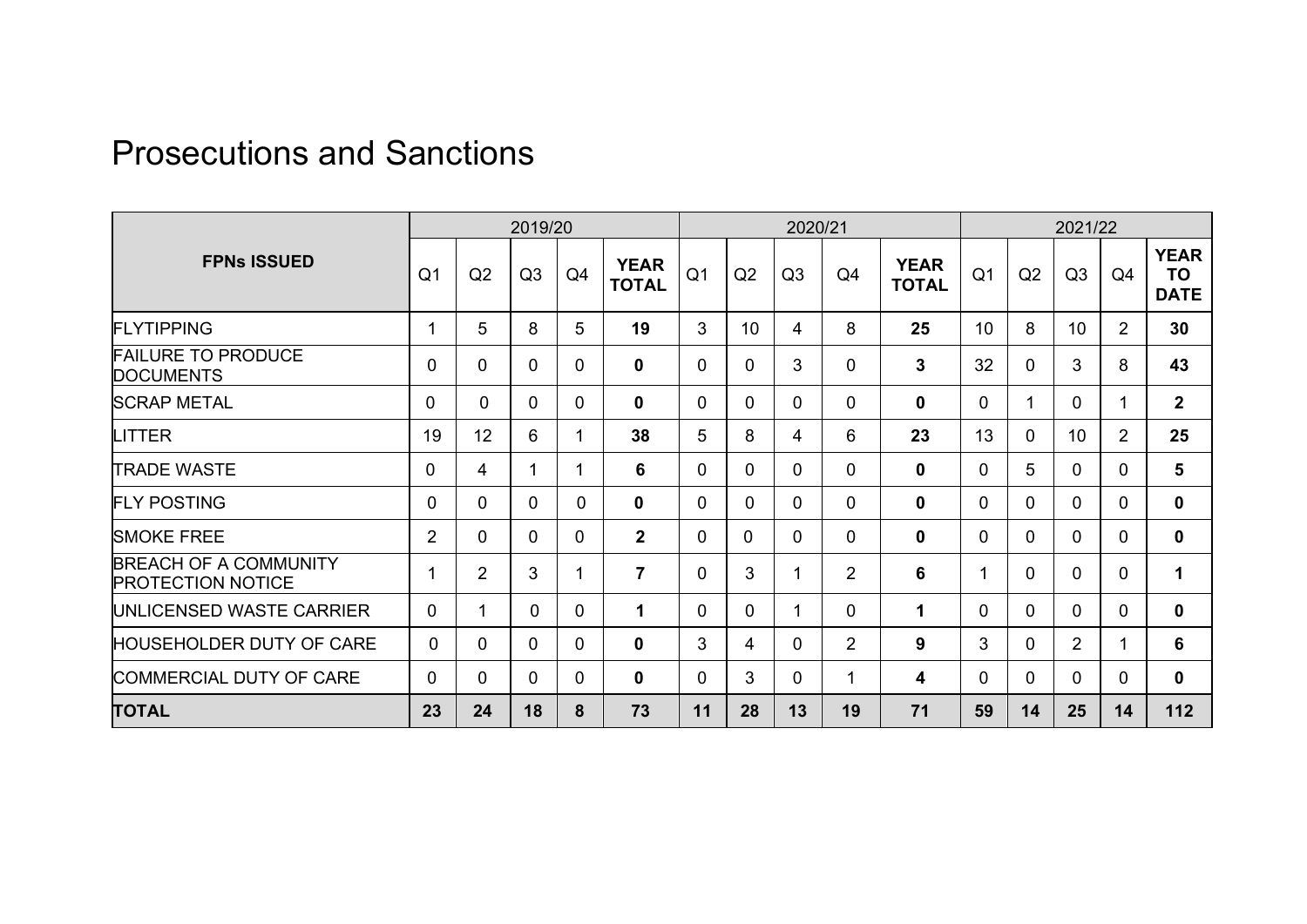| <b>District Enforcement</b>             |                         |             |             |       |       |                               |       |                |                                                            |     |
|-----------------------------------------|-------------------------|-------------|-------------|-------|-------|-------------------------------|-------|----------------|------------------------------------------------------------|-----|
| <b>DISTRICT ENFORCEMENT ISSUED FPNS</b> | Q <sub>3</sub><br>19/20 | Q4<br>19/20 | Q1<br>20/21 | Q2    | Q3    | Q4                            | Q1    | Q <sub>2</sub> | Q3<br> 20/21  20/21  20/21   21/22   21/22   21/22   21/22 | Q4  |
| LITTER                                  | 1,386                   | 899         | 157         | 2,236 | 2,054 | 1,624                         | 1,532 | 1,597          | 302                                                        | 987 |
| <b>DOG FOULING</b>                      | 11                      | 9           | 0           |       |       |                               | 3     | 0              | 0                                                          |     |
| <b>DOGS ON LEAD</b>                     |                         |             | 0           |       |       | 0                             |       | 0              |                                                            |     |
| <b>TOTAL</b>                            | 1,398                   | 909         | 157         |       |       | 2,238 2,054 1,625 1,536 1,597 |       |                | 303                                                        | 987 |